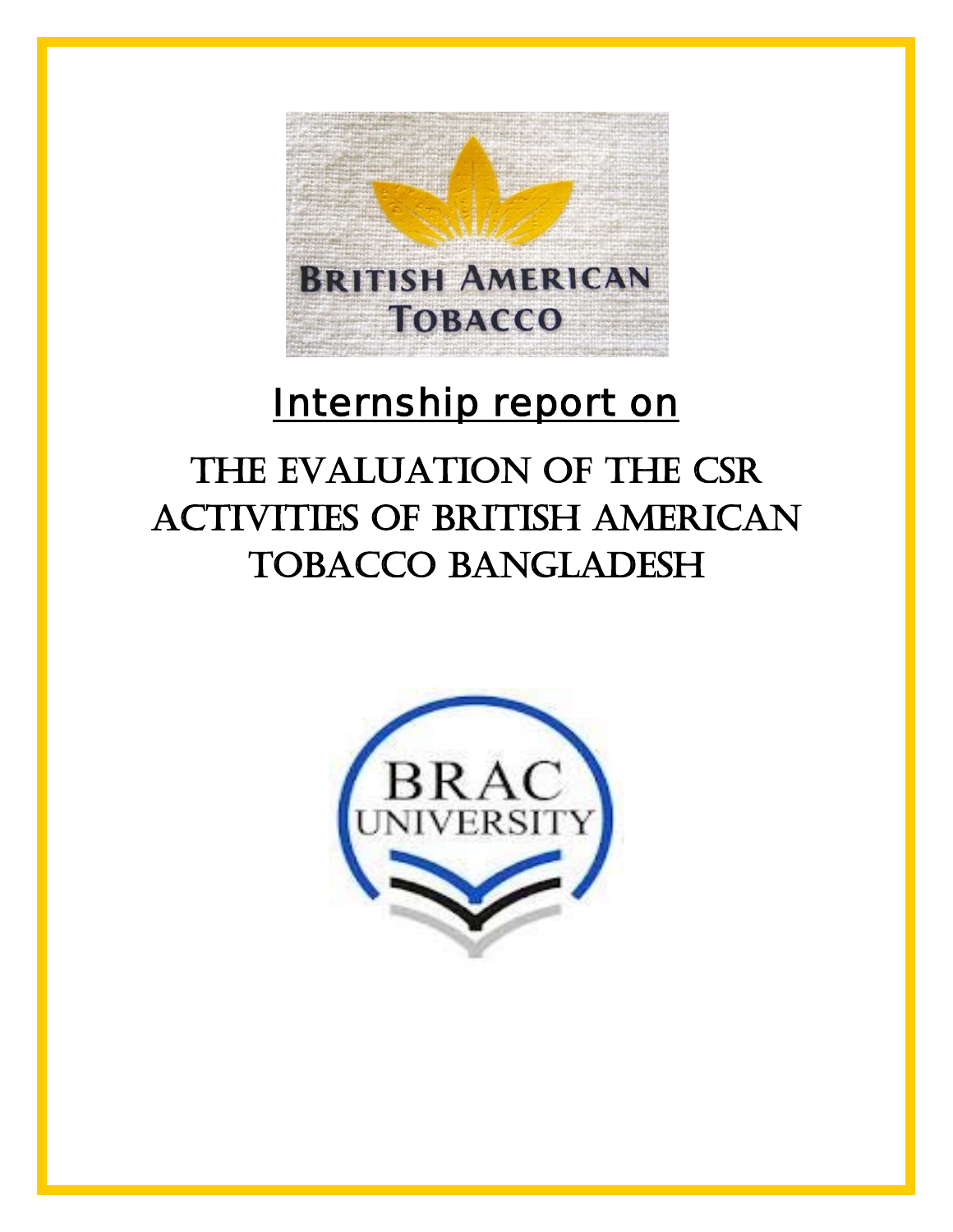# **The evaluation of the CSR activities of British American Tobacco Bangladesh**

### **Submitted to:**

Md. Jabir Al Mursalin Senior lecturer

BRAC Business School

BRAC University

**Submitted by:**

**Name:** Minhaj Ahmed

**ID:** 08104054

**Department:** BBS

BRAC University



**Date of submission:** 08-11-2012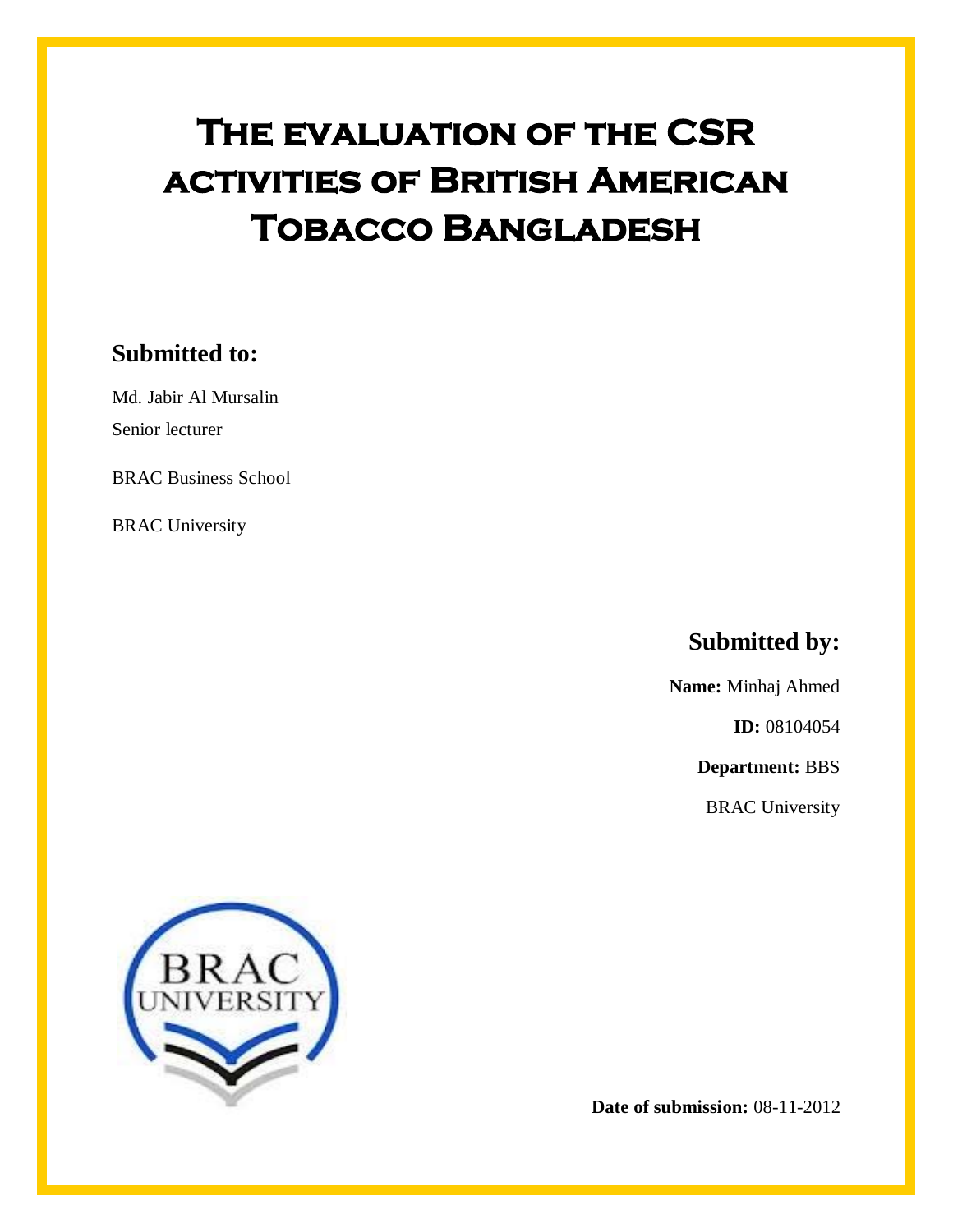#### **Letter of Transmittal**

To Md. Jabir Al Mursalin Lecturer BRAC Business School BRAC University

> Subject: Submission of internship report on "The evaluation of CSR activities of British American Tobacco Bangladesh"

Dear Sir,

This is my great pleasure to submit the Internship report of my three months long Internship program in the British American Tobacco Bangladesh in the department of Corporate and Regulatory Affairs (CORA). The title of the report is **"The evaluation of the CSR activities of British American Tobacco Bangladesh".** This report has been prepared to fulfill the requirement of my internship program at my assigned organization in British American Tobacco Bangladesh.

I have put my best effort to make this report a successful one. It has been joyful & enlightening experience for me to work in the organization & prepare this report. However this has been obviously a great source of learning for me to conduct similar types of studies in the future.

I would like to express my sincere gratitude to you for your kind guidance & suggestions in preparing the report. It would be my immense pleasure if you find this report useful & informative to have an apparent perspective on the issue. I shall be happy to provide any further explanation regarding this report if required & please do not hesitate to call me if you have any query on this report or any other relevant matters.

Sincerely, Minhaj Ahmed Id: 08104054 Department: BBS Major: Finance BRAC University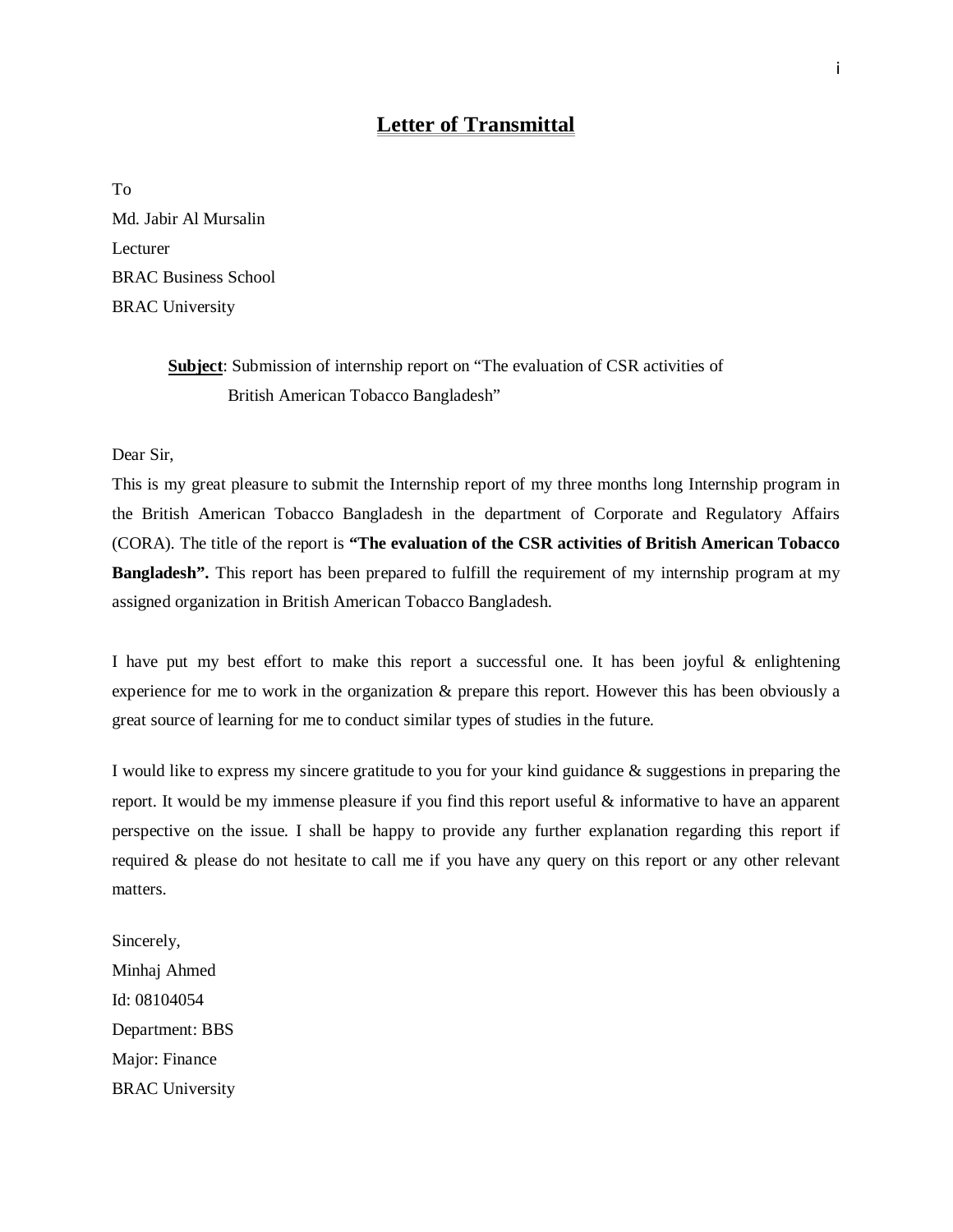### **Acknowledgement**

There is an English proverb "Two heads are better than one". That is, no one can obtain a noble objective alone. This internship report is an accumulation of many people's endeavor. But at the beginning I would like to convey my sincere appreciation to the almighty Allah for giving me the strength & the ability to finish the task within the planned time. Then I like to express my sincere gratitude to everyone who contributed towards preparing & making this study successfully.

First of all I would like to express my Sincere & immense gratitude to my internship supervisor Mr. Md. Jabir Al Mursalin, Senior lecturer of Brac Business School, Brac University. I am deeply indebted to him whole hearted supervision to me during the Internship Period. His valuable suggestions  $\&$  guideline helped me a lot to prepare the report in a well organized manner.

I would also like to thank the authority of British American Tobacco Bangladesh for giving me the opportunity to do my internship in their well renowned multinational organization. I would like to give thanks to:

- Mr. Anowarul Amin (External Communication and CSR manager of BATB)
- $\triangleright$  Mr. Ariful Islam Shiploo (CSR officer of BATB)

I am also grateful to the other officials & my friends who helped me while preparing the study by giving their suggestions, assistance  $\&$  supply of information, which were valuable to me. Their helping hand supported me to complete my report successfully. Finally, I want to keep my thanks to my parent who gave special attention to me from the very beginning and during the preparation of report & the internship program.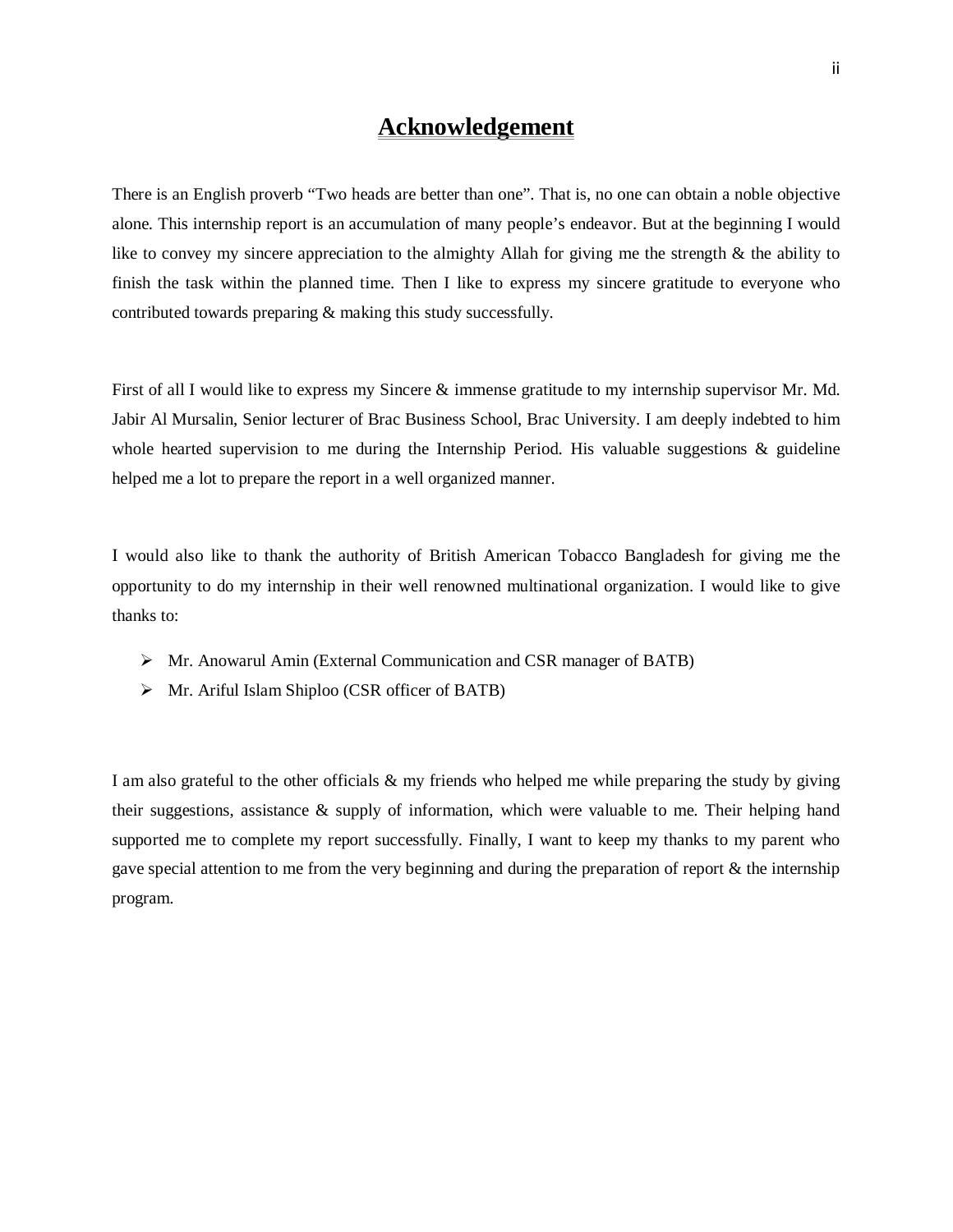#### **Executive Summary**

This report is conducted with two principle aims. First one is to know the CSR activities of British American Tobacco Bangladesh and the second one is to know how they are getting benefited from their CSR initiatives.

Basically in order to complete my Internship program for Bachelors of Business Administration Course, I had a wonderful experience working for a period of three months in the British American Tobacco Bangladesh.

First part of this report is based on the introduction which includes topics like origin, objective, background, methodology, limitation of the study. Basically it defines the way and background of the study to prepare the report. The next part of the report highlights a brief about British American Tobacco Bangladesh and its history, its products, distribution network and its operational organogram.

In the main part of the report, I have explained the operations and the management structure of my assigned department Corporate and Regulatory Affairs (CORA). It was important to explain these because all of the CSR activities of BAT Bangladesh are controlled and operated by CORA. Later on I have explained the current CSR activities done by BAT Bangladesh. Finally I have tried to explain the benefits BAT Bangladesh is getting from their CSR initiatives. I have also tried to figure out the benefits and costs of the CSR initiatives depending on the perspective of different stakeholders of BAT Bangladesh.

At the end of the report, some recommendations are given which could be helpful for the proper understanding of the report. In a brief, this report contains all the essential and possible information related to the CSR activities of British American Tobacco Bangladesh and the expected benefits from these activities by British American Tobacco Bangladesh.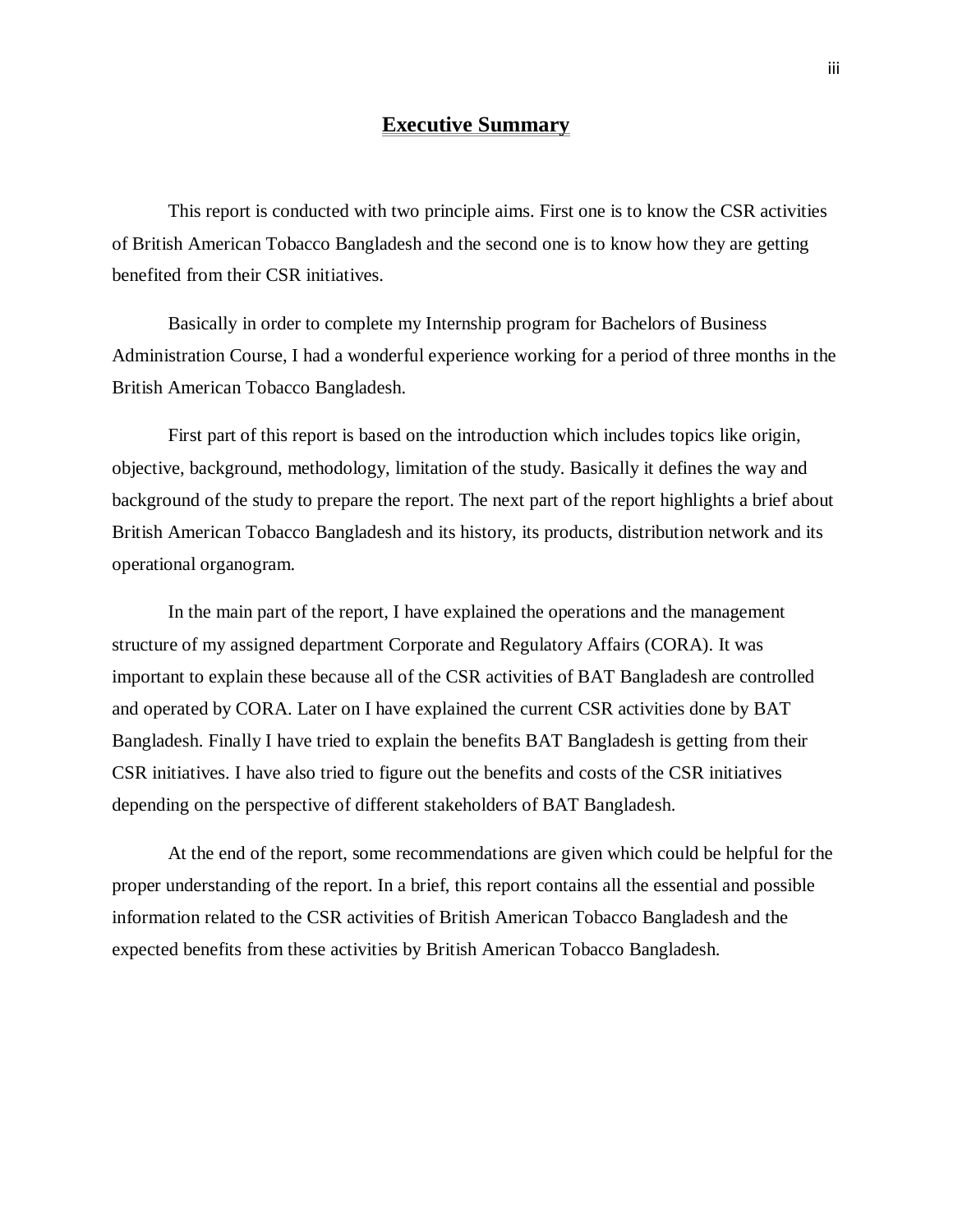### **Table of Contents**

| <b>Contents</b>                             | Page number    |
|---------------------------------------------|----------------|
| Letter of transmittal                       | $\mathbf{i}$   |
| Acknowledgement                             | $\mathbf{ii}$  |
| Executive summary                           | iii            |
| Table of contents                           | $iv-v$         |
| <b>Chapter One: Introduction</b>            | $1-4$          |
| 1.1 Introduction                            | $\mathfrak{2}$ |
| 1.2 Methodology                             | 3              |
| Objective of the report<br>1.2.1            | 3              |
| 1.2.2 Data sources                          | 3              |
| 1.2.3<br>Scope of information               | 3              |
| 1.3 Limitations                             | $\overline{4}$ |
| <b>Chapter Two: Organizational Overview</b> | $5 - 11$       |
| 2.1 British American Tobacco Bangladesh     | 6              |
| 2.1.1 History                               | 6              |
| 2.1.2 Relationship of BATB with BAT group   | 7              |
| 2.1.3 Products                              | 7              |
| 2.1.4 Competitors                           | 8              |
| 2.1.5 Tobacco Regulation                    | 9              |
| 2.1.6 Distribution Network                  | 10             |
| 2.1.7 Operational Network Organogram of     | 11             |
| <b>BATB</b>                                 |                |
| <b>Chapter Three: Internship Experience</b> | $12 - 14$      |
| 3.1 Job description                         | 13             |
| 3.2 Different aspects of job performance    | 13             |
| 3.3 Critical observation and recommendation | 14             |
| <b>Chapter Four: Project Analysis and</b>   | 15-28          |
| <b>Findings</b>                             |                |
| 4.1 Introduction of the topic               | 16             |
| 4.2 Corporate and Regulatory Affairs        | $16-17$        |
| 4.2.1 The CORA vision                       | 17             |
| 4.2.2 A web of relationship                 | 18             |
| 4.2.3 Activities and area of focus          | 18-19          |
| 4.2.4 Structure of CORA                     | 19             |
| 4.3 CSR activities by BATB                  | 20             |
| 4.3.1 Probaho                               | 20             |
| 4.3.2 Deepto                                | $20 - 21$      |
| 4.3.3 Afforestation                         | 21             |
| 4.3.4 Alternate fuel                        | 22             |
| 4.3.5 Biodiversity                          | 22             |
| 4.3.6 Integrated pest management club       | $22 - 23$      |
| 4.3.7 Green manuring with dhaincha          | 23             |
| 4.3.8 Compost pit                           | 23-24          |
| 4.3.9 Social contributions for farmers      | 24             |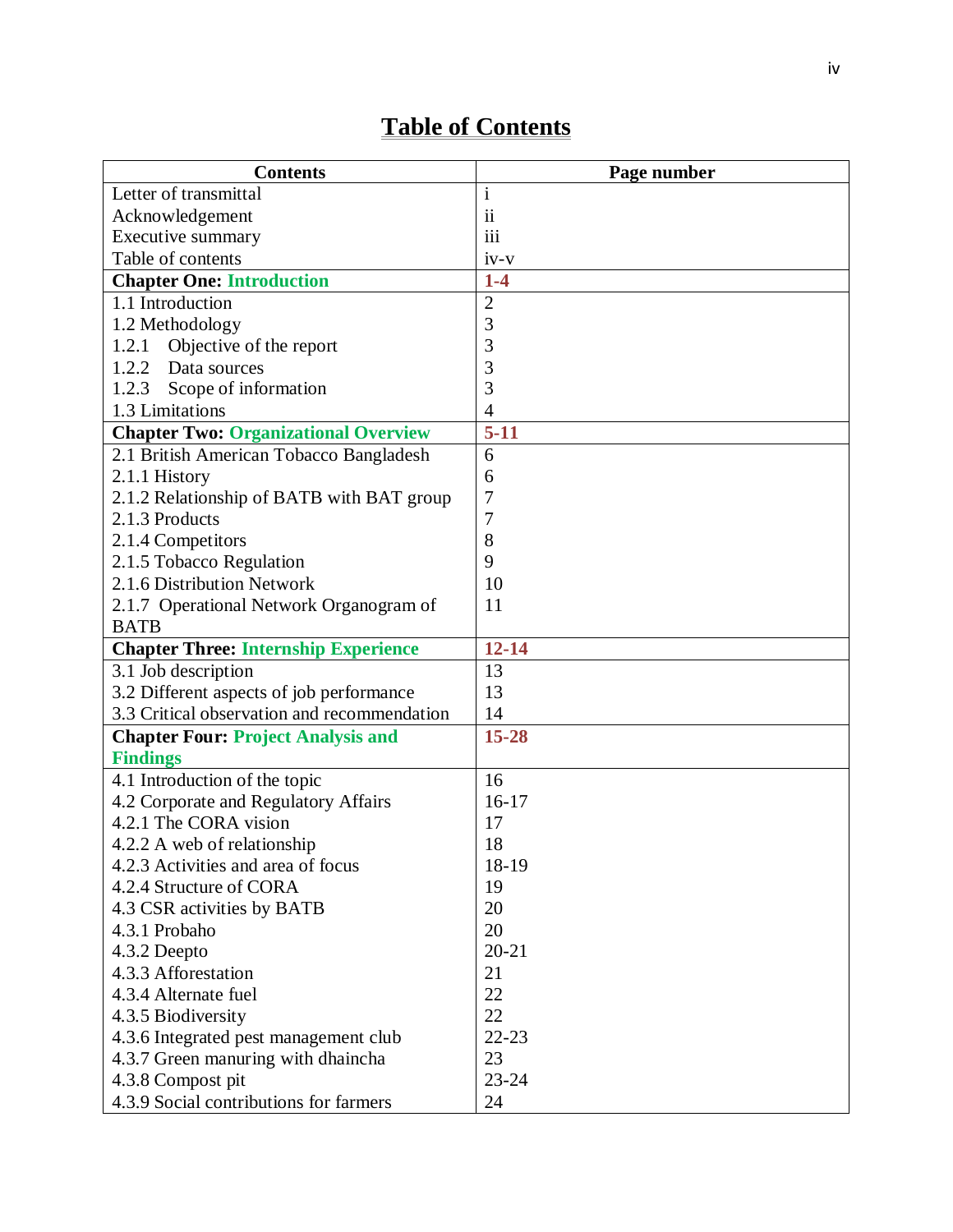| 4.4 Findings and analysis               | 24-28     |
|-----------------------------------------|-----------|
| <b>Chapter Five: Recommendation and</b> | 29-32     |
| <b>Conclusion</b>                       |           |
| 5.1 Recommendations                     | $30 - 31$ |
| 5.2 Conclusion                          | 32        |
| <b>Chapter Six: Appendix</b>            | 33-37     |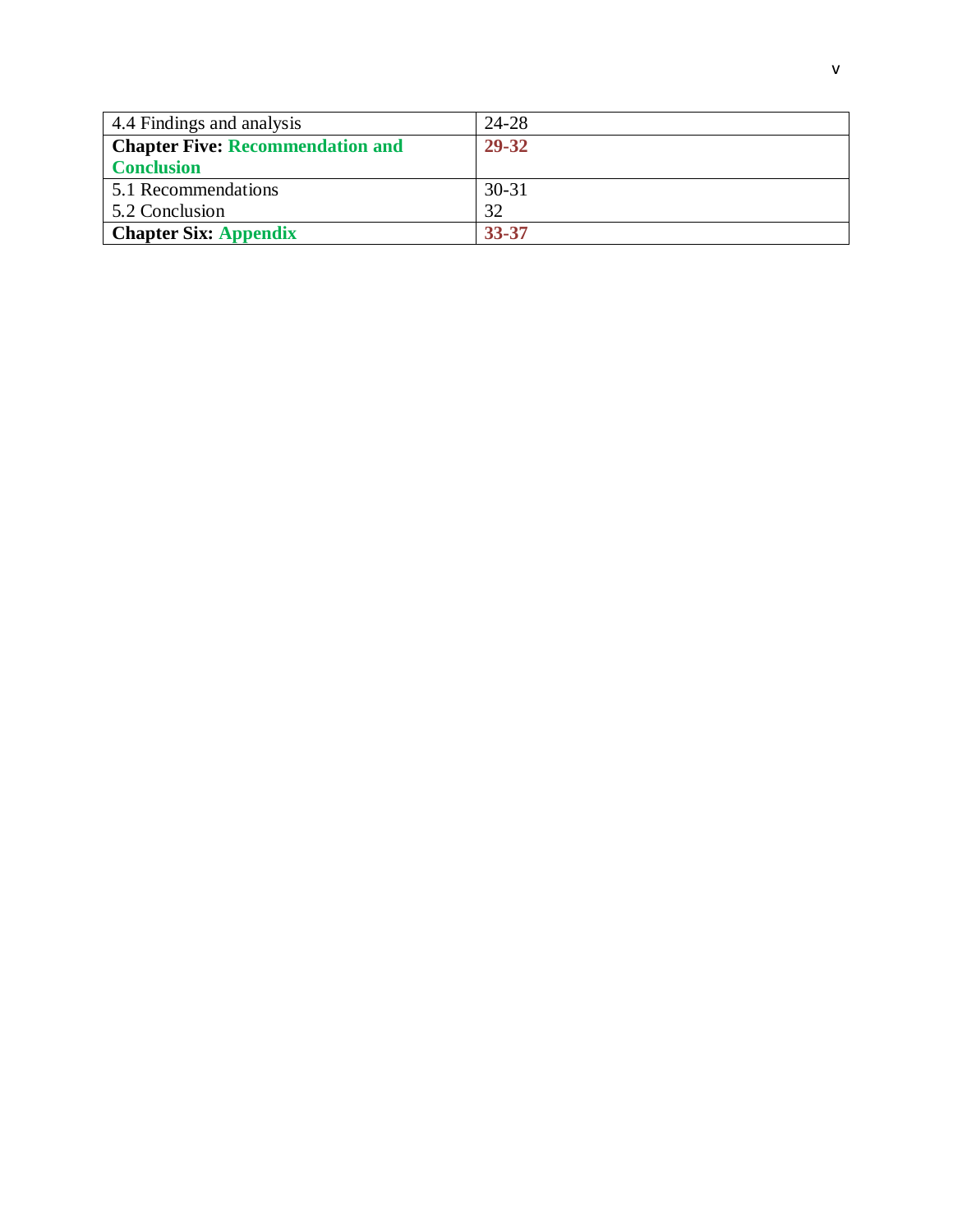**Report on the evaluation of the CSR activities of British American Tobacco Bangladesh** 



# HAPTER 1

# Introduction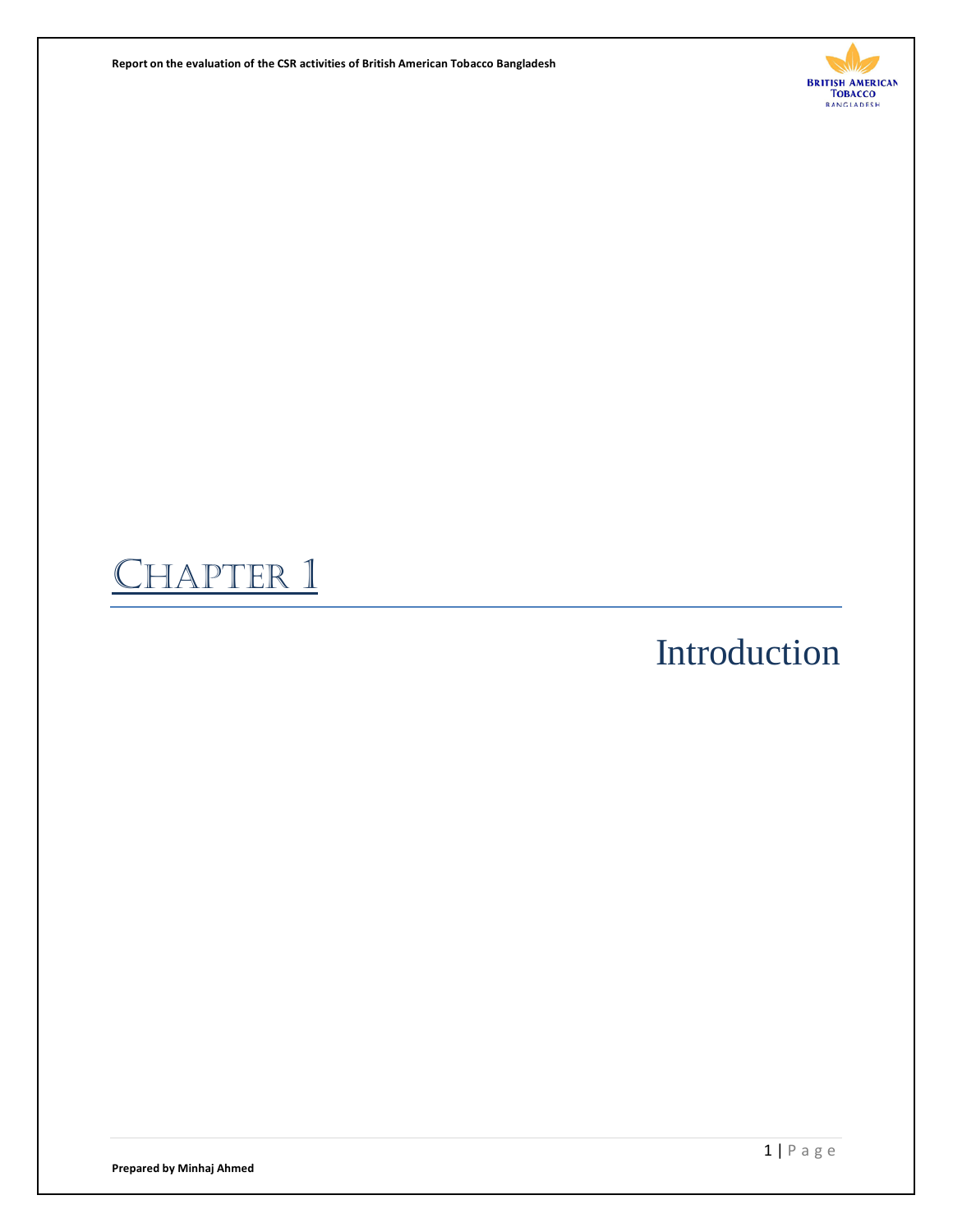

#### **1.1 Introduction:**

British American Tobacco Group is the world's second largest quoted tobacco group by global market share, with brands sold in more than 180 markets. The business was formed in 1902, as a joint venture between the UK's Imperial Tobacco Company and the American Tobacco Company founded by James 'Buck' Duke. With over 300 brands in their portfolio, BAT holds large market positions in each of their regions and has leadership in more than 50 markets. In 2011, they sold approximately 705 billion cigarettes.

Despite its name, derived from the home bases of its two founding companies, British American Tobacco was established to trade outside both the UK and the USA, and grew from its roots in dozens of countries across Africa, Asia, Latin America and continental Europe. In 2007, subsidiaries enabled governments worldwide to gather over £17 billion a year in taxes, including excise duty on our products, more than 7 times the Group's profit after tax. BAT has sustained a significant global presence for over 100 years. Their business was founded in 1902 and by 1912 had become one of the world's top dozen companies by market capitalization.

BAT has over 55,000 employees all over the world. They always maintain a multicultural workforce. They always try their best to make almost identical decisions for every local stakeholder following a common framework of principles, standards, policies, strategies and delegated authorities.

BAT is working appreciably with thousands of farmers internationally in the purpose of tobacco growing. The company provides agronomy support to the farmers for quality crop production as well as they maintain the whole procedure in an environmental friendly way. In 2011 BAT ran this cultivation process in 19 countries and had a notable success. They purchased approximately 440,000 tones of leaf grown by 200,000 farmers.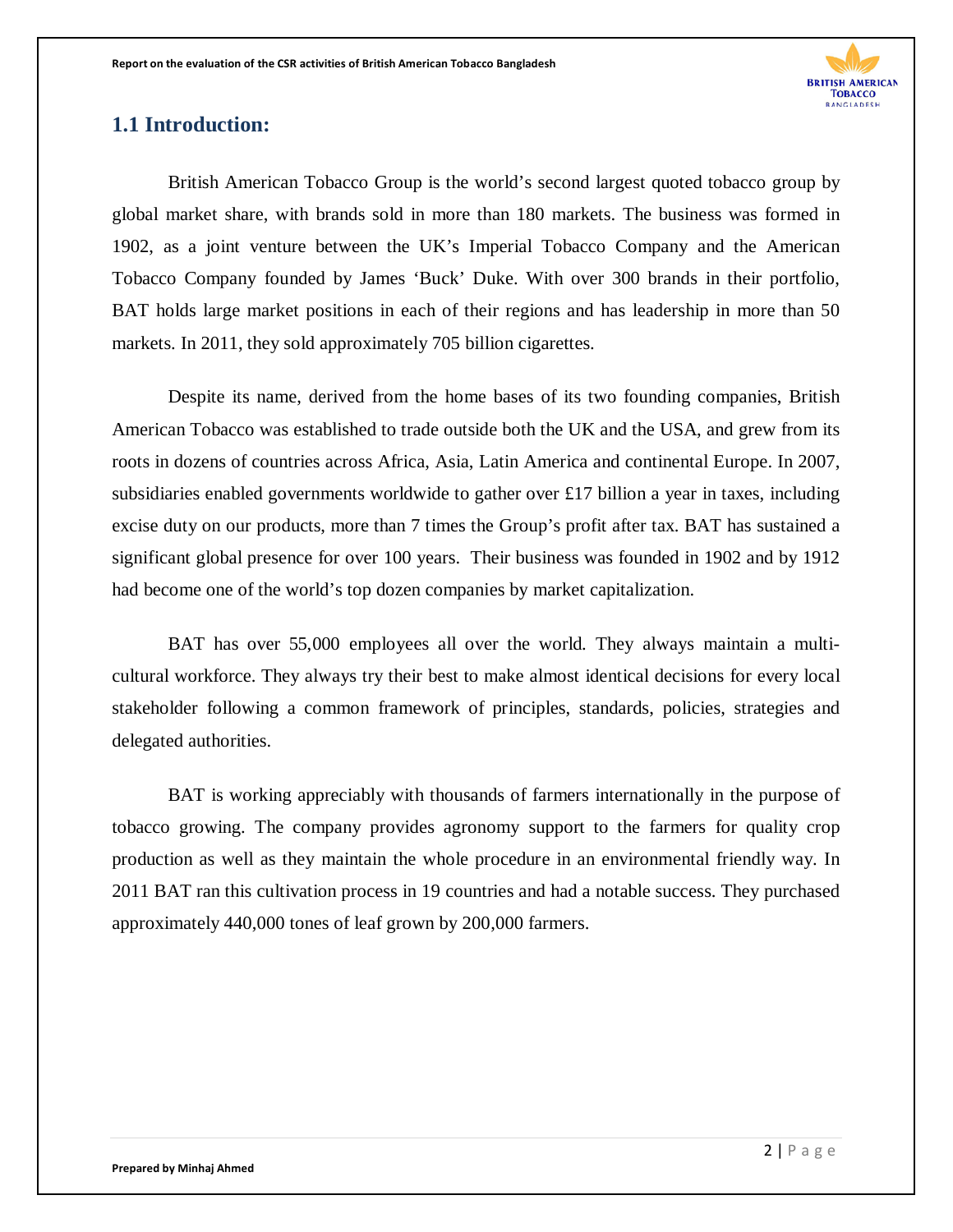

### **1.2 Methodology:**

### **1.2.1 Objective of the report:**

#### **1.2.1.1 Primary objective:**

Evaluating the CSR activities of British American Tobacco Bangladesh through finding the Corporate Social Responsibility initiatives of the company and its annual expenditure behind these.

#### **1.2.1.2 Secondary objective:**

Fulfilling the requirement of BUS400 course by the preparation and submission of my internship report on "The evaluation of the CSR activities of British American Tobacco Bangladesh".

### **1.2.2 Data sources:**

#### **1.2.2.1 Primary sources:**

Primary sources of data will be the people working at department CORA specially the people related with CSR and Internal and External communication of British American Tobacco Bangladesh.

#### **1.2.2.2 Secondary sources:**

Secondary sources of data will be the intranet of BATB, the official website of BATB and the annual report 2010 and 2011 of BATB.

#### **1.2.3 Scope of information:**

This project will help to know about the ongoing situation CSR portfolio and its effectiveness of British American Tobacco Bangladesh. The report will not focus any confidential or controversial internal informational of the organization. This report will also not focus any internal strategy related to their CSR portfolio.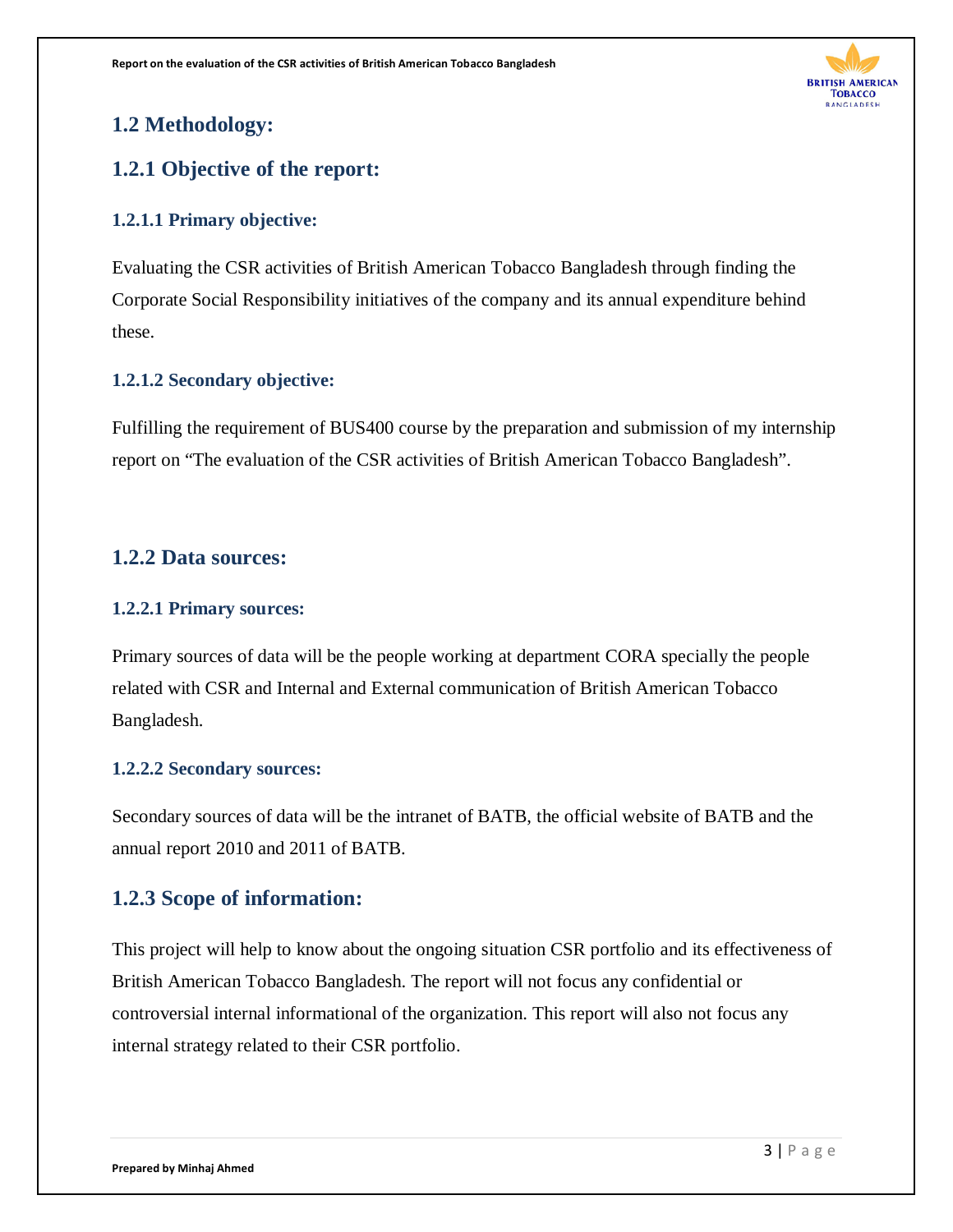

### **1.3 Limitations:**

Their security concern about revealing the information will be one of the biggest challenges for me. My limited access in their intranet will be another obstacle for more information. Their official website also contains a limited amount of information required for making a report which could be covered by the information given in their annual report and through the primary sources of data.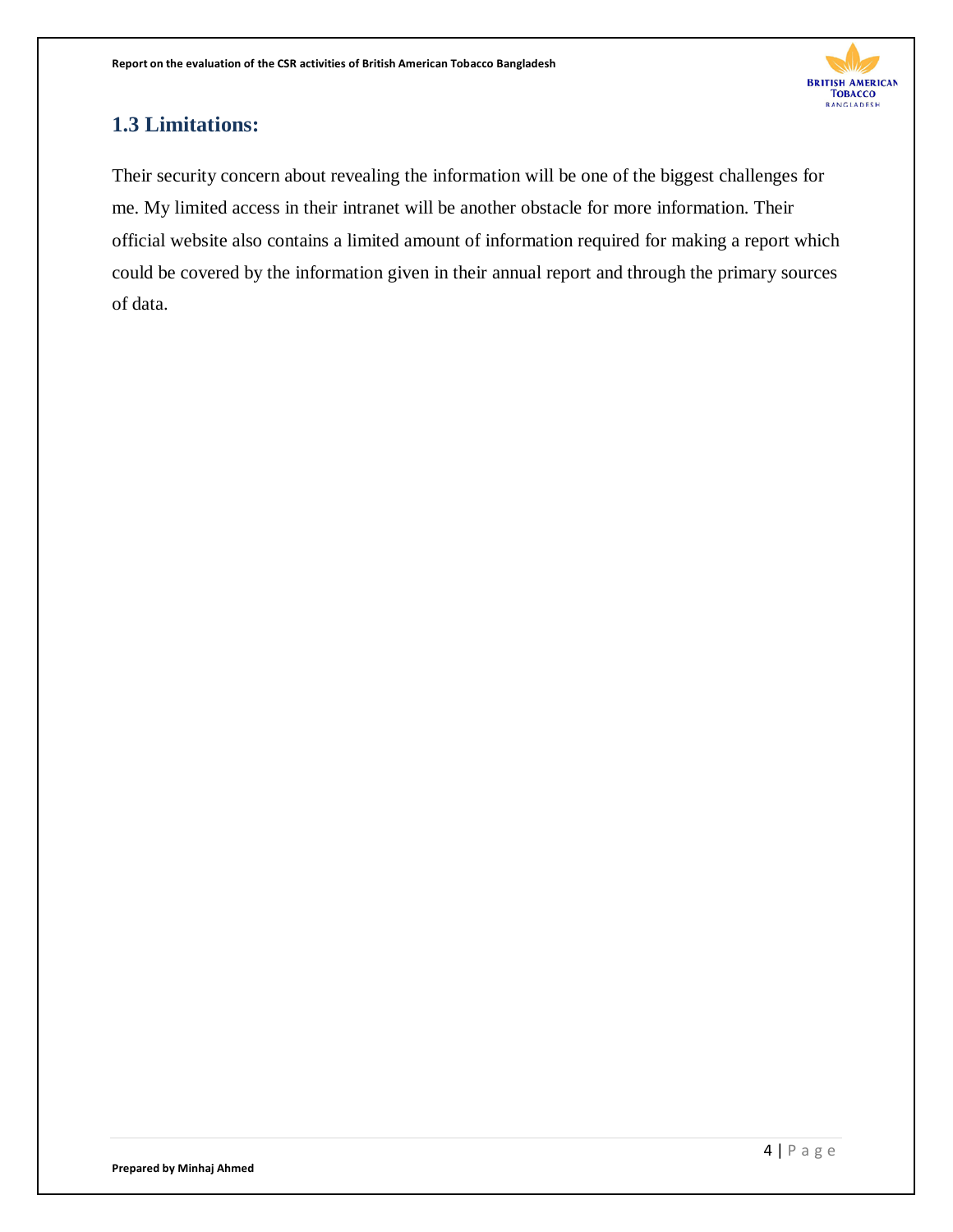**Report on the evaluation of the CSR activities of British American Tobacco Bangladesh** 



# CHAPTER 2

# Organizational Overview

**Prepared by Minhaj Ahmed**

5 | Page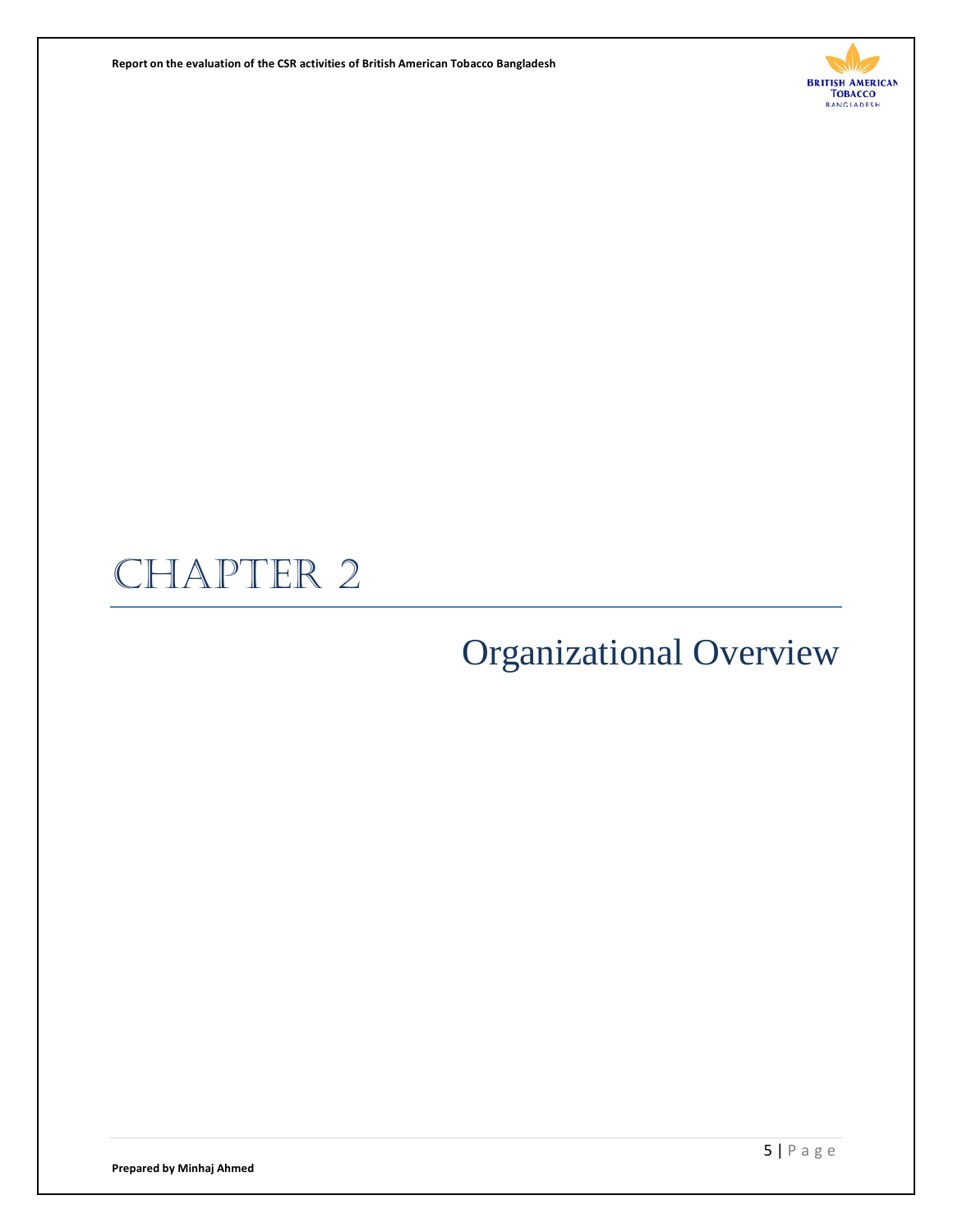

#### **2.1 British American Tobacco Bangladesh:**



British American Tobacco Bangladesh is one of the largest multi-national companies in Bangladesh. They have over 1200 employees in Bangladesh. They are also employing 50,000 farmers, distributors and retailers indirectly. They have business contracts with 32,000 registered farmers who produce quality products. The dialogue of their business is "Success and Responsibility go together". They are making high quality tobacco products for the diverse preferences of consumers and expanding the business from crop to consumers. They always believe that they are committed to the principles of corporate social responsibility. British American Tobacco Bangladesh is one of the first companies to be listed on the Dhaka and Chittagong stock exchanges. Currently it ranked amongst the top 10 companies in terms of market capitalization.

**2.1.1 History:** In this part of the world the presence of the company can be traced back to 1910. Almost 102 years ago the company began its journey as Imperial Tobacco by establishing its first sales depot at Armanitola in Dhaka. After having the partition of India in 1947, Pakistan Tobacco Company was established in 1949. The first factory in Bangladesh (former East Pakistan) was setup at Fauzdarhat in Chittagong in 1949. In 1965, the second factory (Present head office and factory) of Pakistan Tobacco Company was setup in Mohakhali, Dhaka. In 1972 after the independence of Bangladesh it became Bangladesh Tobacco Company Limited. In 1998, the company changed its name and identity to British American Tobacco Bangladesh.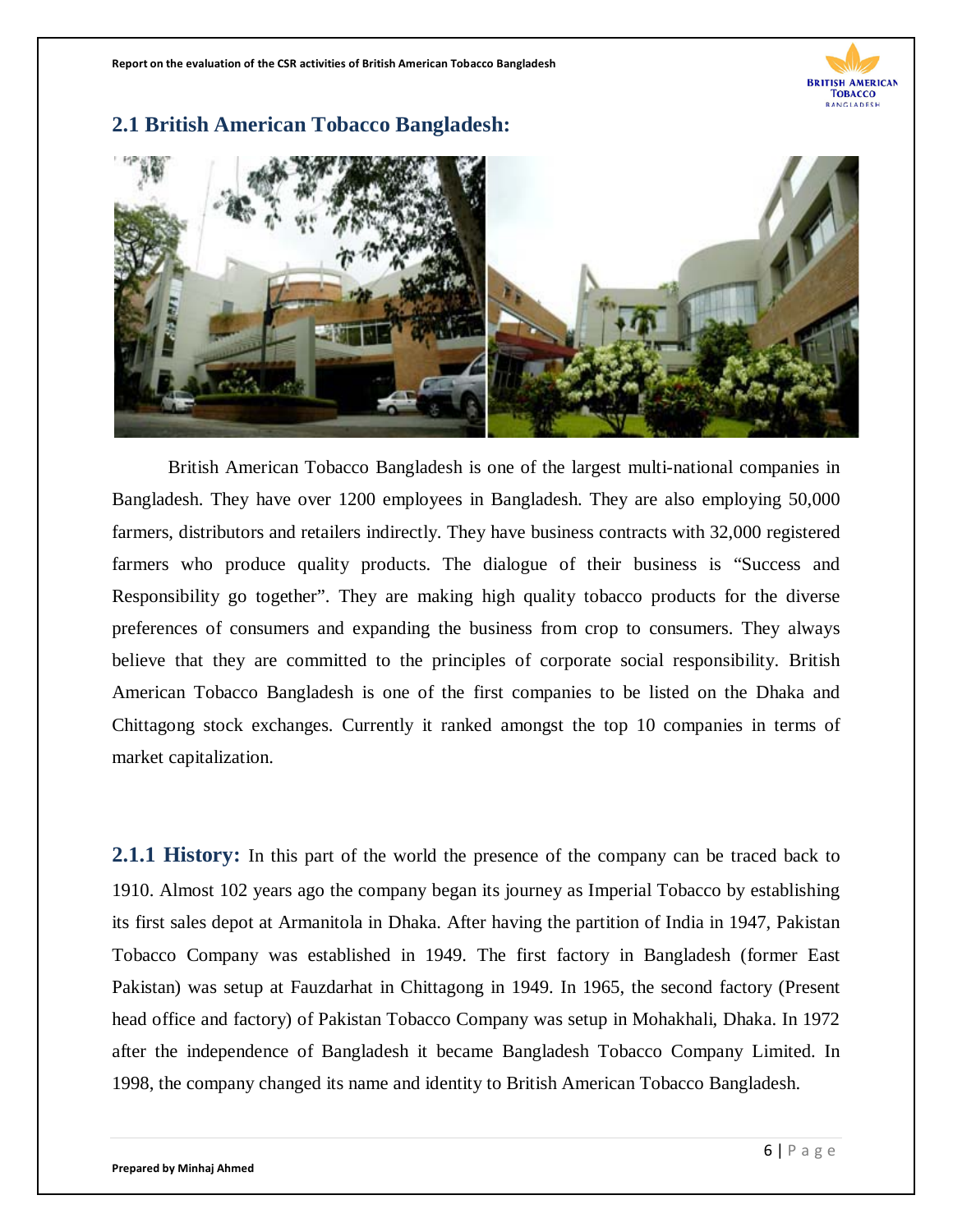

### **2.1.2 Relationship of BATB with BAT Group:**



#### **2.1.3 Products:**

The products of British American Tobacco Bangladesh are divided into four product segments for different types of customers. The segments are Premium, High, Medium and Low. The brands are given below according to their product segmentation-

- **Premium-** Benson & Hedges
- **High-** Gold Leaf, Pall Mall, Capstan
- **Medium-** Star, Scissors
- **Low-** Pilot, Bristol, Hollywood.

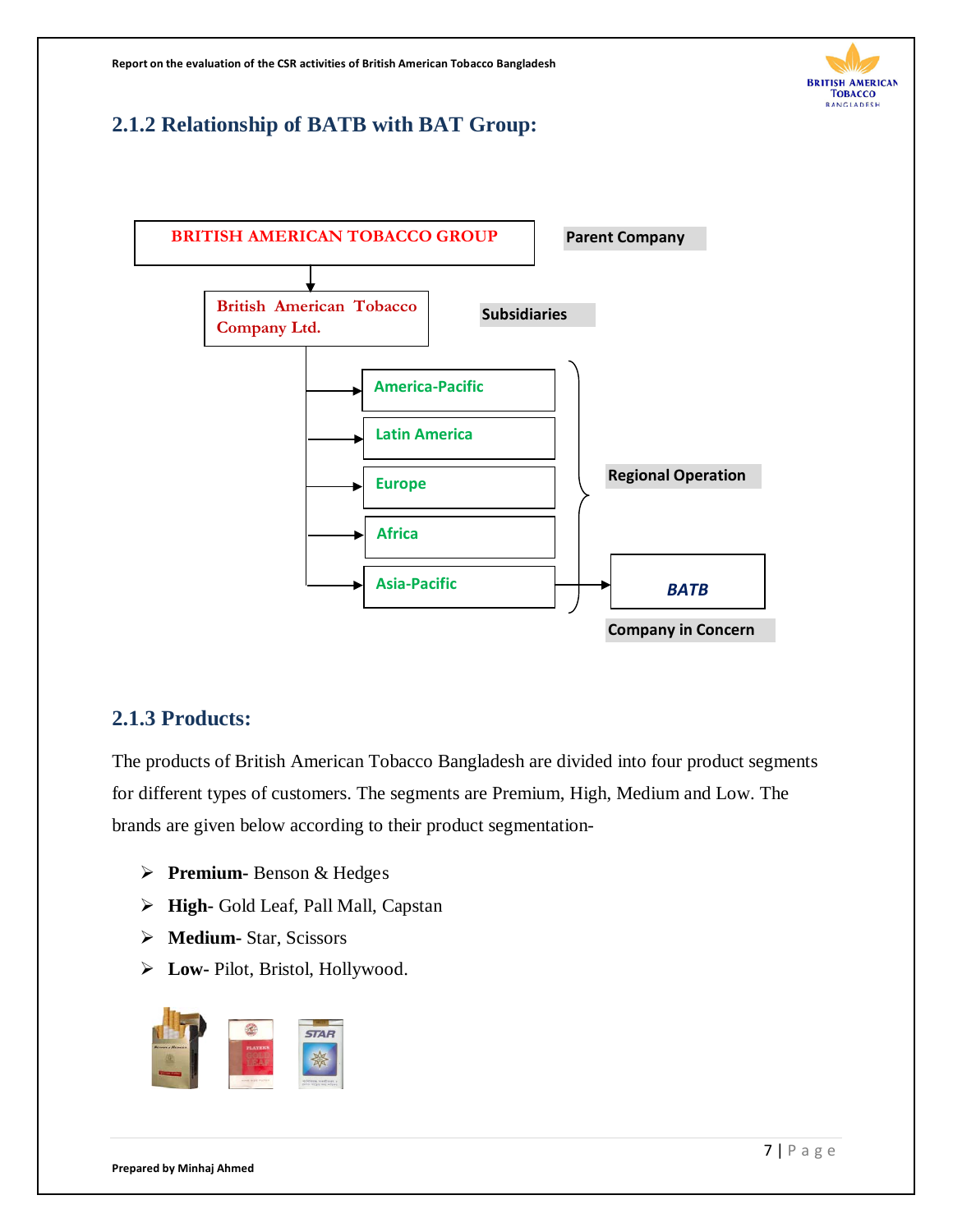

### **2.1.4 Competitors:**

They consider their product segmentation for following their core competitors in Bangladesh. The competitive brands are given below according to the same segmentation.

- **Premium-** Marlboro
- **High-** Castle
- **Medium-** Navy, Rally
- **Low-** Sheikh, Marise, K2, Five Star, Tope 10, Nasir Gold, Sun Moon.



 In May 2008, Philip Morris International launched both full flavored and light variants of Marlboro brand cigarettes in different markets of Dhaka. Dhaka Tobacco Industries is manufacturing and distributing the brand.

BAT Bangladesh and Dhaka Tobacco Industries together hold more than 80% of the cigarette market share.

Tobacco products are distributed either by manufacturers themselves, third party distributors or wholesalers. The sales and distribution effort requires a large number of field employees and agents because they have to serve about 880,000 individual retail outlets throughout Bangladesh with a growth of 10% per annum.

 Many of these outlets operate on limited capital and are unable to purchase quantities beyond their immediate daily sales. The high number of retail outlets has created a "stick market" and consequently imposed more frequent sales visits compared to other similar businesses.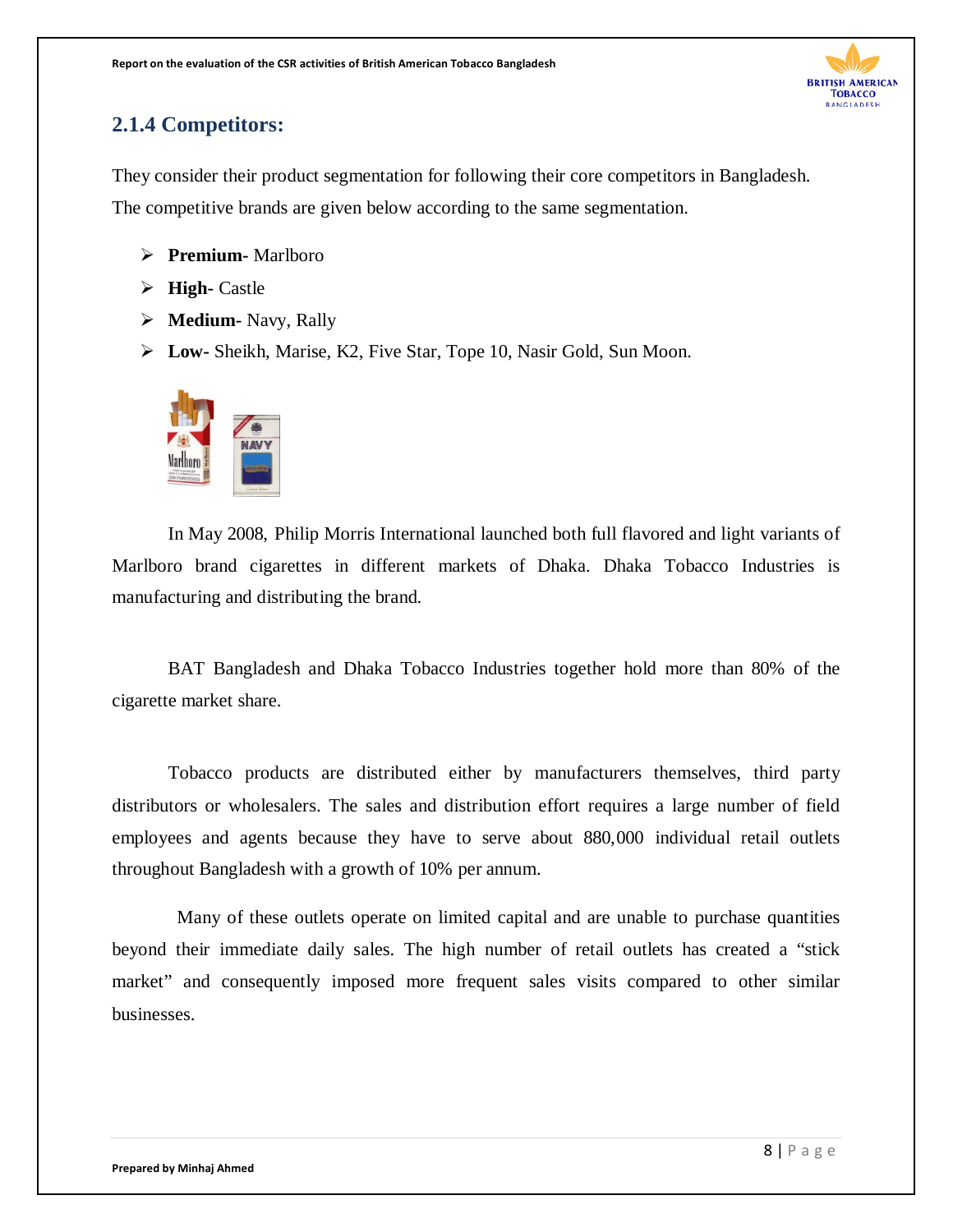

#### **2.1.5 Tobacco Regulation:**

Bangladesh was the first country in South-East Asia to sign the Framework Convention on Tobacco Control (FCTC) in June 2003 and ratified the FCTC on 14 June 2004. The Government of Bangladesh enacted the Smoking and Using of Tobacco Products (Control) Act, 2005 on 26 March 2005 and the Smoking and Using of Tobacco Products (Control) Rules, 2006 were published on 29 May 2006, providing guidelines on advertisements, health warning requirements and public place smoking.

Key highlights of the current legislation include:

- **Package** 30% (of the total surface area of the pack) text only Health Warning (HW) in white with black background or vice versa; to be placed on the front and back panel of the pack. Graphic HWs are not required.
- **Place -** Smoking is prohibited in public places and public vehicles. However, it is allowed within designated smoking areas..
- **Promotion** Bans on advertisement on TV, radio, print media, billboard and cinema. All sponsorships under tobacco brands are also banned. Product sampling and sponsorship under tobacco brands are prohibited. Restrictions apply for one to one direct marketing and communication at point of sale.
- **Purchase** No person under 18 years is allowed to buy or consume cigarettes. However age verification is not mandatory for purchasing tobacco. Automatic vending machines are banned.
- **Product** There is no requirement to publish or print the amount of TAR or nicotine.

According to these laws, we can say that in whichever way the tobacco companies compete they are bound to follow these laws.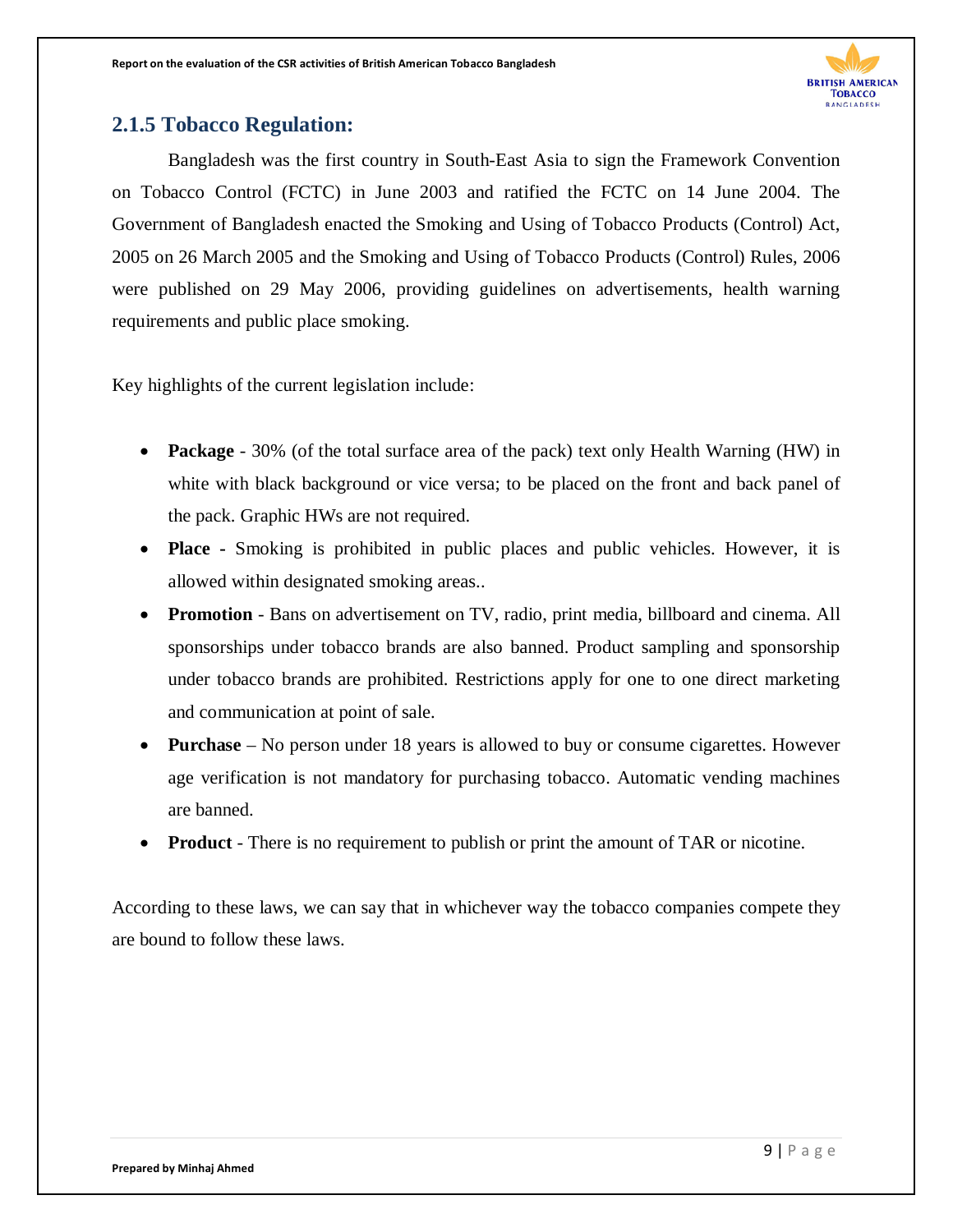

#### **2.1.6 Distribution Network:**

 The infrastructure of the company has a broader field where the company plays its important role. BATB has 6 Regional Trade Marketing Offices (RTMOs), 12 Regional Sales Depots, 1 Factory, 1 Green Leaf Threshing Plant, 7 Leaf Depots and a Head office consisting of Corporate Head office and Production Head office. The Company's Head office and Cigarette factory are located in Dhaka. A Green Leaf Threshing (GLT) Plant has been set up in Kushtia and it has started operation from April 1995.

The company's products are manufactured in the factory at Mohakhali, Dhaka*.* The Plant Manager who reports to the Production Director at the Head Office heads Dhaka factory. The company' procures tobacco leaf maintaining the international standard and it imports processed tobacco leaf for its international brands. It procures green tobacco from the registered farmers of the leaf area mainly for its local brands.

The company's authorized leaf areas are located in Kushtia, Chittagong and Manikganj. But bulk of tobacco leafs comes from Kushtia region. The Chittagong area is under development process and it now covers Rangunia and Lama. The company operates 7 leaf depots in the leaf area. Four of them are located in Kushtia region, 2 of them are located in Chittagong and other 1 is in Manikganj, The Company provides all sorts of supports to the registered growers through its depot personnel. This includes technical knowhow, agricultural inputs and financial assistance.

The company performs its sales and distribution operation all over the country through its five regional sales offices. They are located in Dhaka, Khulna, Chittagong, Sylhet and Rajshahi. Each of the regions is again divided into operational areas, each of which in turn is divided into territories. To perform its sales and distribution smoothly, the company operates 10 sales depots in different locations of the country and it has 63 authorized distributors.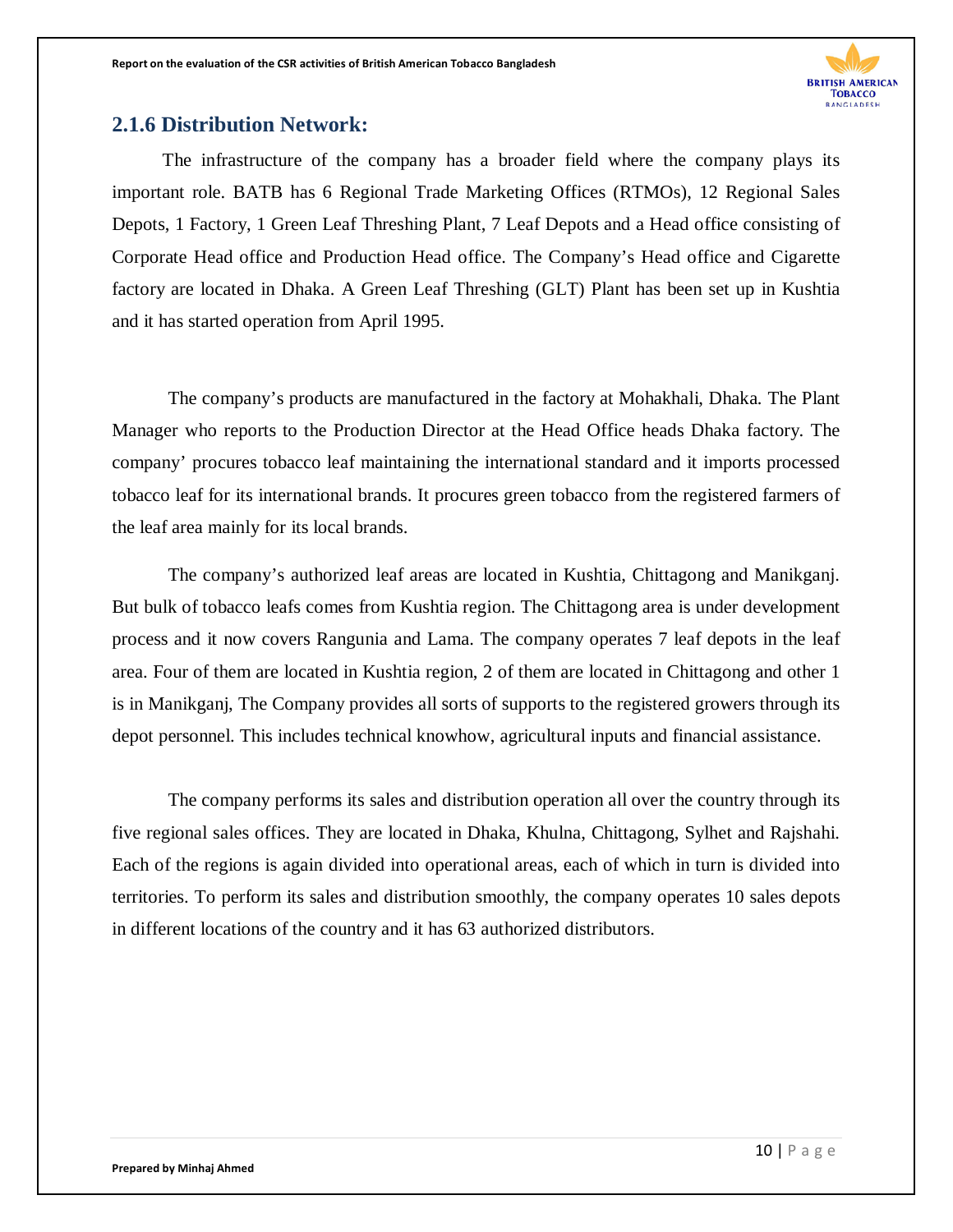

### **2.1.7 Operational Network Organogram of BATB:**

BATB has been operating its business under the following major functional areas:



*Fig: Operational Network Organogram of BATB*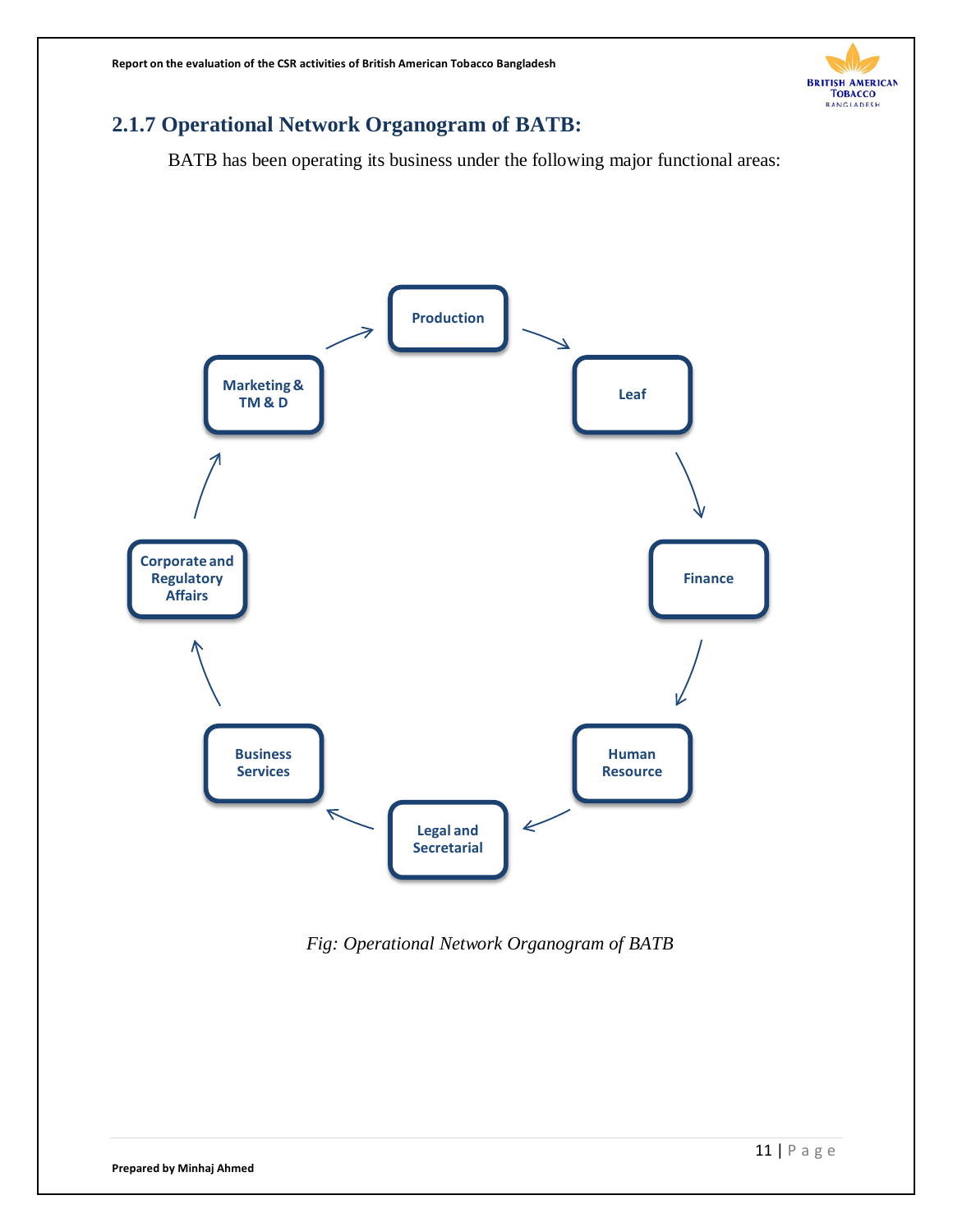**Report on the evaluation of the CSR activities of British American Tobacco Bangladesh** 



# CHAPTER 3

# Internship Experience

**Prepared by Minhaj Ahmed**

12 | Page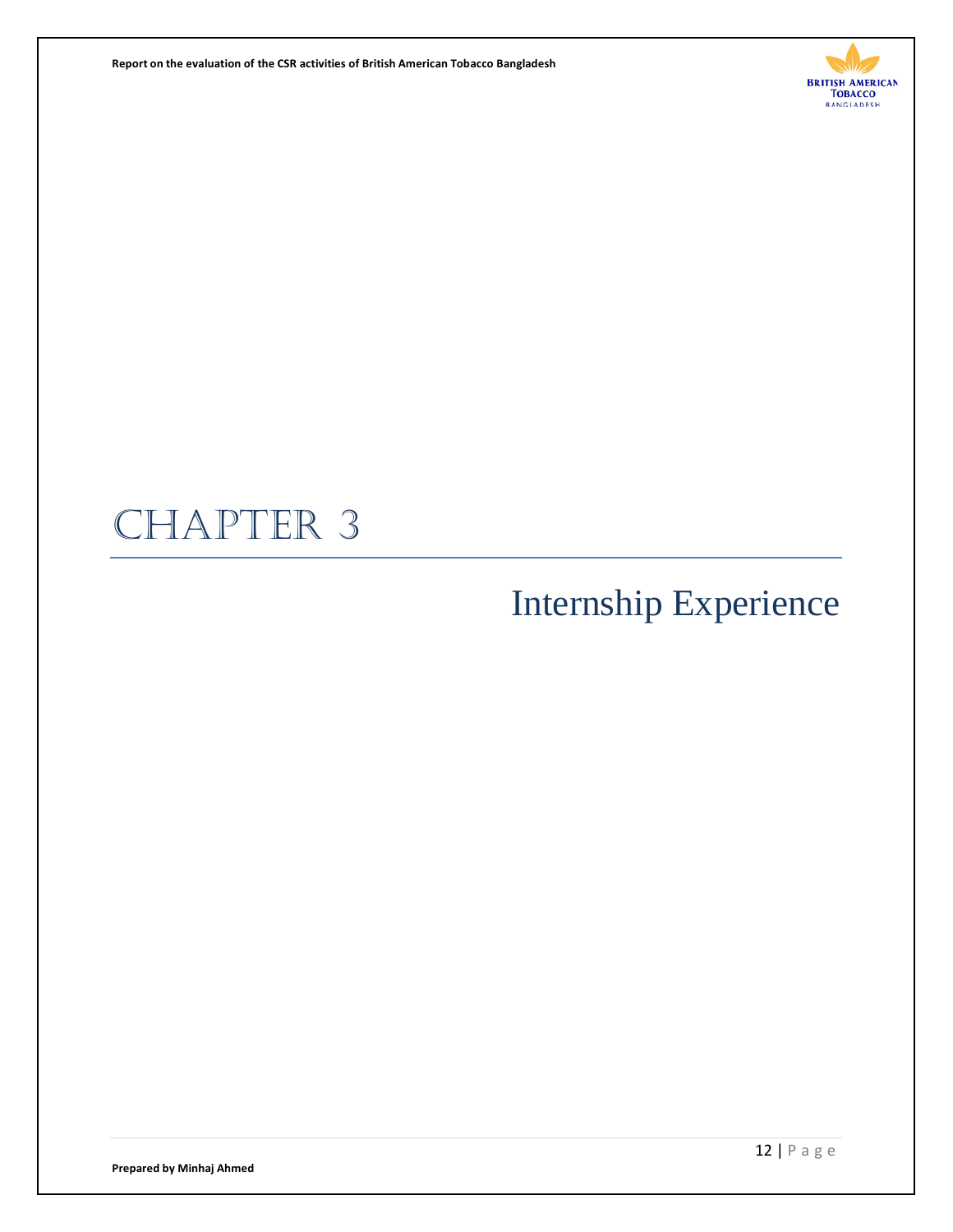

#### **3.1 Job description:**

In order to complete my graduation from Brac University, I have done my internship in British American Tobacco Bangladesh under the department Corporate and Regulatory Affairs (CORA). I was assigned to take care of managing the records of CSR related documents and helping to prepare any new documents based on different CSR related news. Although it was my main assigned work but I had to do other works as well in order to assist the management of CORA specially the communication side with other departments and maintaining the relationship with the stakeholders.

#### **3.2 Different aspects of job performance:**

I used to make new database on Microsoft excel for keeping the records of different CSR initiatives using some general formulas and formats. It has improved my proficiency in Microsoft excel a lot.

I also gained the experience of working with multinational company managers which will help me in future for sure. I used to communicate with other departments' managers as well which helped me to increase my communication skills in a corporate environment.

I also worked for maintaining the relationship with the stakeholders of BATB. I was assigned to make a list of gifts by my own choice for sending them on last eid ul fitre. My work was appreciated by my line manager after finishing my assigned task on time and with a positive feedback from the stakeholders.

I have also organized a one week session called SLA Session of BATB where different departments are supposed to attend in different assigned days. My line manager was assigned to organize and communicate with every department. Therefore I was lucky for getting the opportunity to organize such an important session where I got appreciation by lot of managers of BATB.

I also worked for organizing the annual "Battle of Minds" a business case competition organized by BATB. It was a great experience working with the HR department of BATB for a while.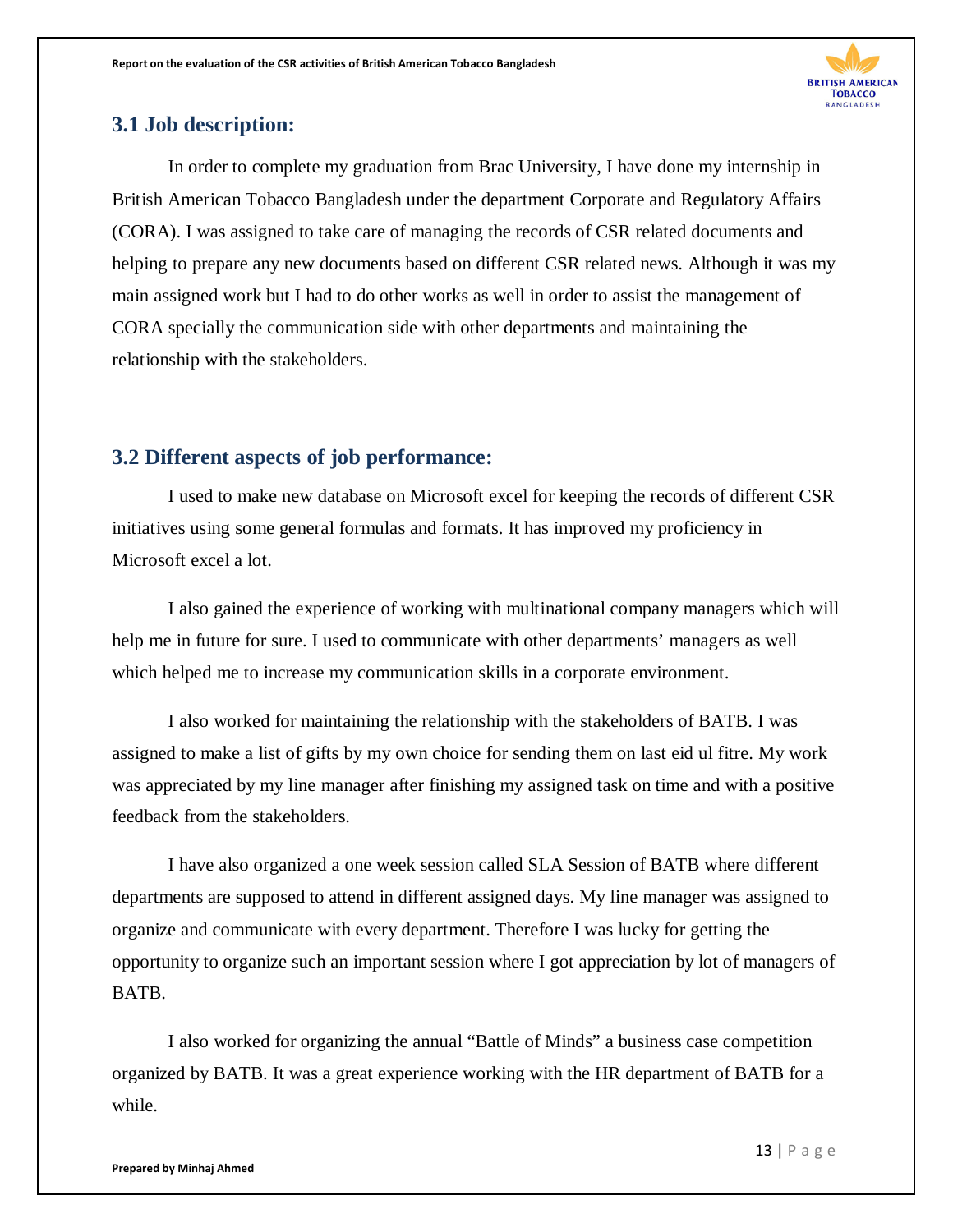

#### **3.3 Critical observation and recommendation:**

By giving the opportunity of internship British American Tobacco Bangladesh is helping the students of Bangladesh for gaining a great multinational working experience which will help the students to survive and compete in the real corporate world. I was always motivated enough to work hard because the management were so helpful and friendly in every aspects of the internship programme. I was given each and every facility for my assigned works which always encouraged me to finish the works on time with a positive outcome. Lastly I would like to say that British American Tobacco should continue the internship programme which will help them too for finding a potential employee which could be an asset for the company.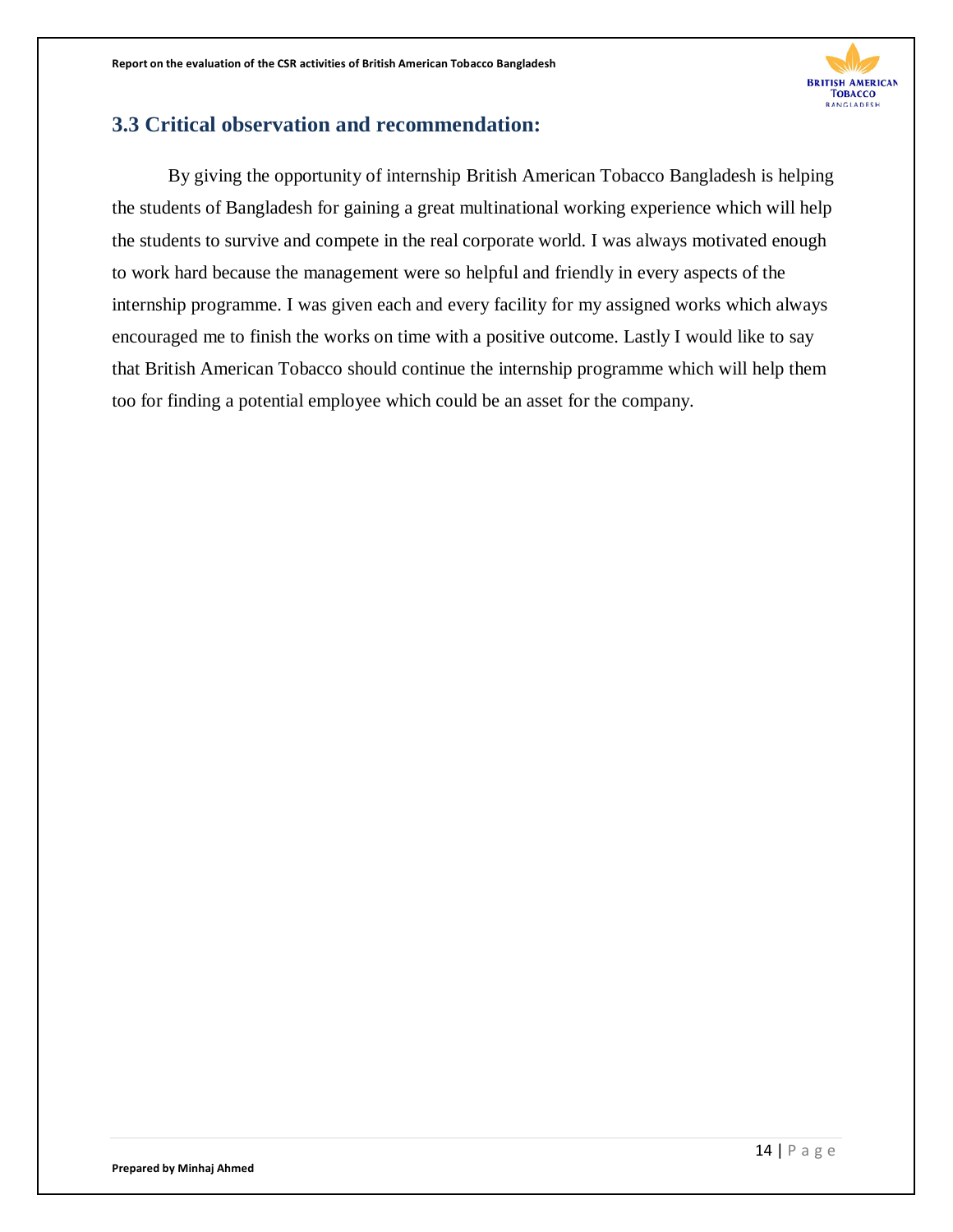**Report on the evaluation of the CSR activities of British American Tobacco Bangladesh** 



# CHAPTER 4

# Project Analysis and Findings

**Prepared by Minhaj Ahmed**

15 | Page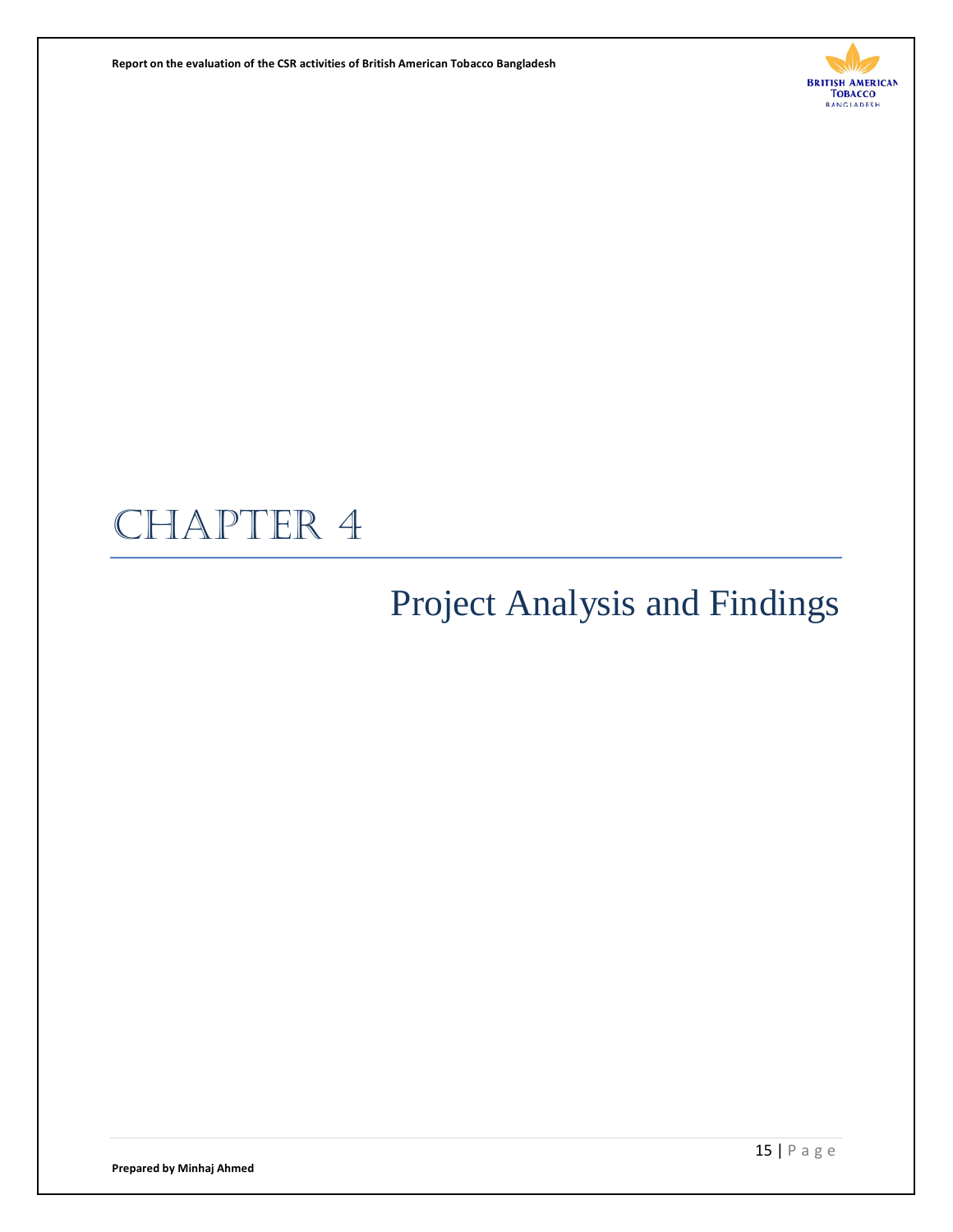

#### **4.1 Introduction of the topic:**

British American Tobacco Bangladesh is one of the leading multinational companies in Bangladesh. The British American Group holds 65.91% share in the company. The Government owns 26.57% through several of its agencies, while 7.52% is owned by other stakeholders. In the world ranking of tobacco industries British American Tobacco is in second position. British American Tobacco Bangladesh has many departments and among them Corporate Regulatory Affairs (CORA) is one of the important departments. The main three functions of CORA are Corporate Social Responsibility, Communication and Regulation. Communication function has three wings Internal Communication, External Communication and Media Communication. The project will look at the CSR portfolio of British American Tobacco Bangladesh. It will then measure the visibility and acceptability of those CSR initiatives among the general public.

#### **4.2 Corporate and Regulatory Affairs:**

The Corporate and Regulatory Affairs Department (CORA) of the company is dedicated towards achieving the company's strategic imperative, which is: To be a responsible company in an industry seen as controversial.

Globalization and increased inquiry of businesses by consumers and the general public mean that companies are today judged not only by the quality of products that they produce but also the manner in which they carry out their business activities. It is therefore, an imperative that corporate bodies are responsible not just in their businesses but also in the social domain that they operate in. British American Tobacco's philosophy has been to be conscious corporate citizens wherever they operate, respectful of local cultures.

The company recognizes that it manufactures a product, which carries significant risks. In this light, the company believes that only informed adults should use its products and that underage persons should not smoke. It also believes that the company must act, behave and carry out its business activities in a manner accepted by society at large as responsible.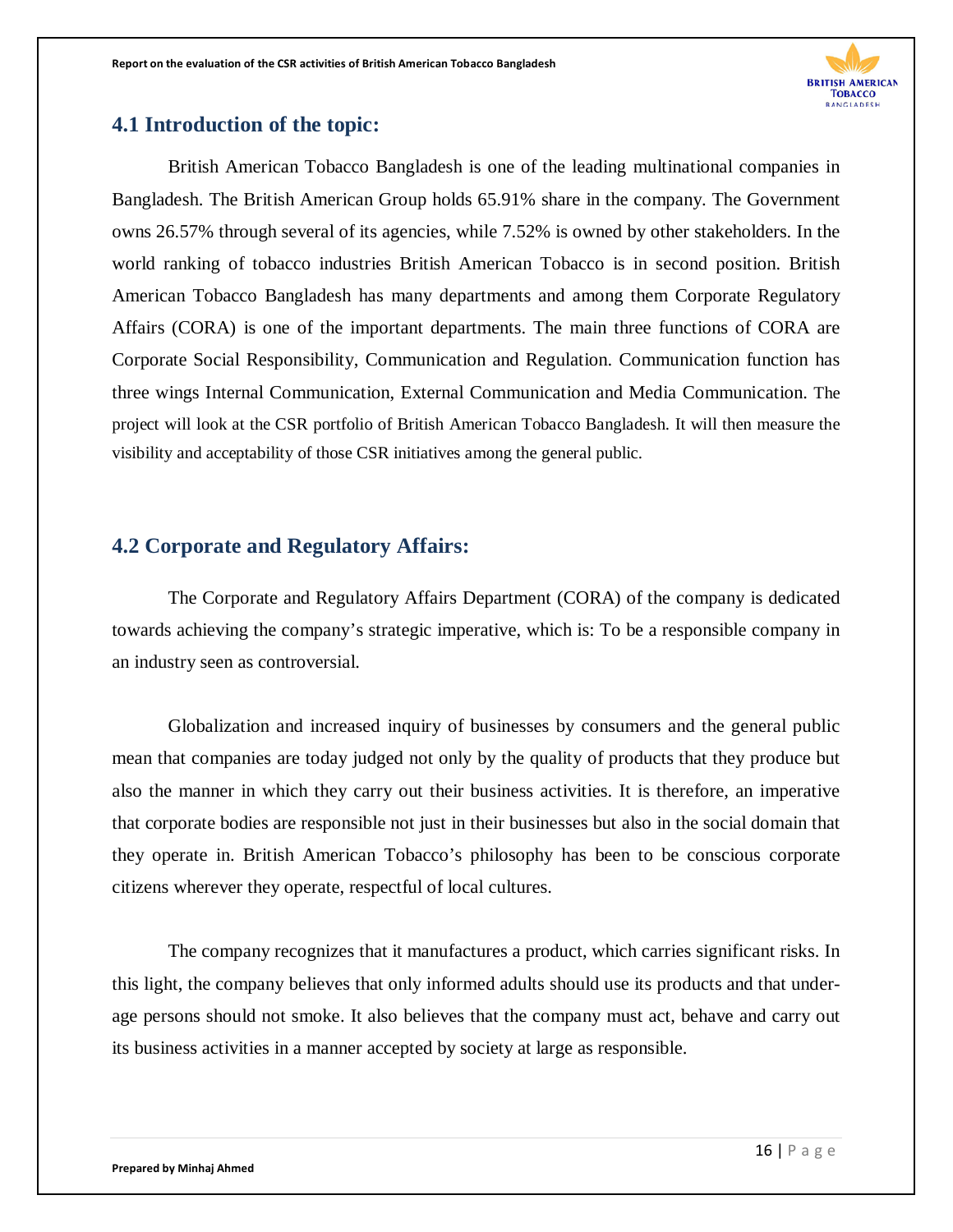

The Corporate & Regulatory Affairs function is charged with driving reputation management to the heart of the business and ensuring the company's involvement as a leading development partner of the country.

### **4.2.1 The CORA Vision:**

*"To become the most respected FMCG Company among key stakeholders"*

Reputation management involves identifying and prioritizing the company's stakeholders and preparing and implementing plans to engage and communicate with these stakeholders.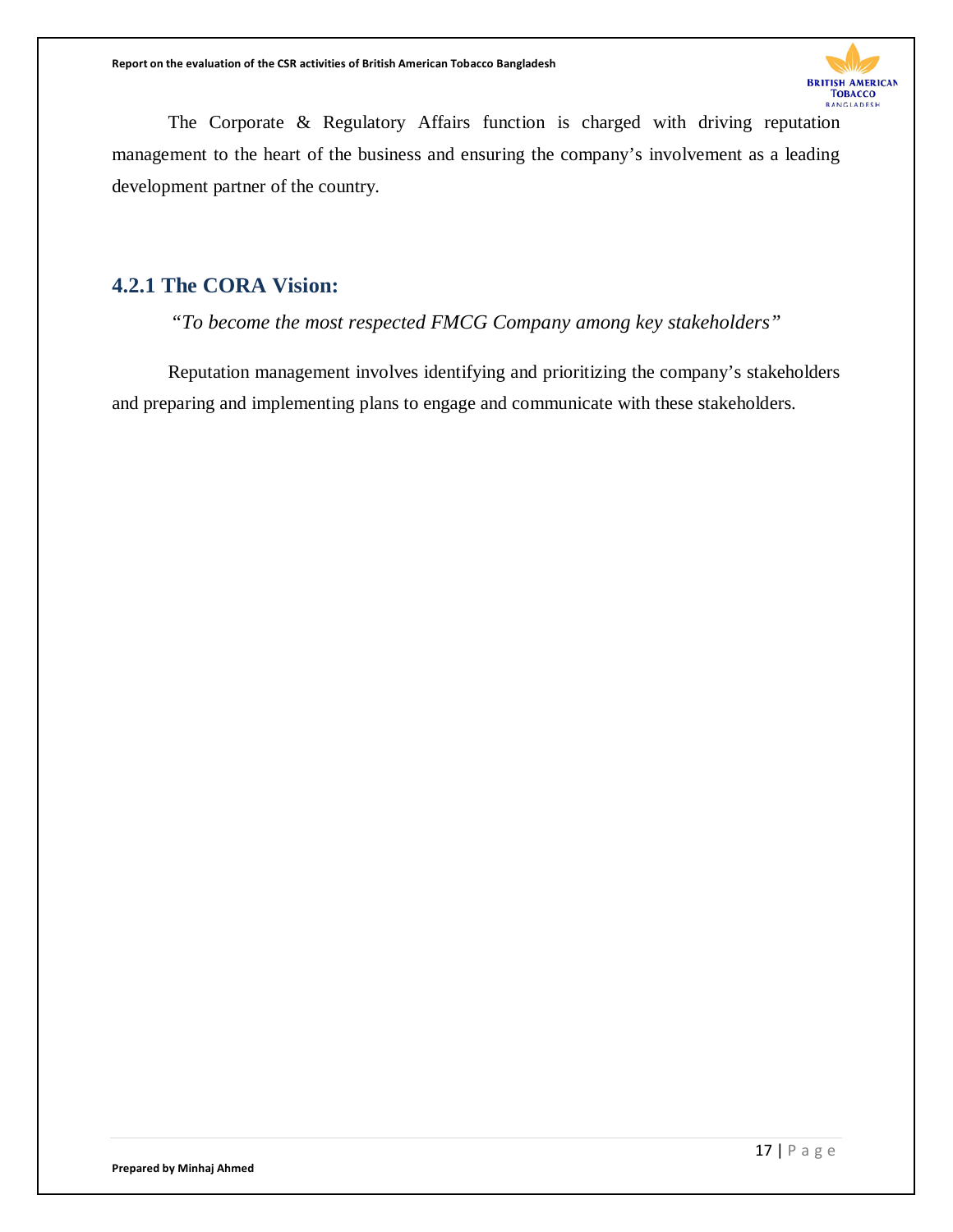#### **BRITISH AMERICAN** Товассо BANGLADESH

### **4.2.2 A Web of Relationship:**





**Community Programmes Scientific and Academic Engagement** 

*Fig: The concerned areas of CORA*

#### **4.2.3 Activities and Area of focus:**

CORA helps British American Tobacco Bangladesh to:

- Build and sustain a corporate reputation, which in turn helps to ensure the future of the business.
- Build recognition for British American Tobacco Bangladesh as a responsible company in an industry seen as controversial.
- Identify Corporate Social Responsibility issues and come up with effective solutions.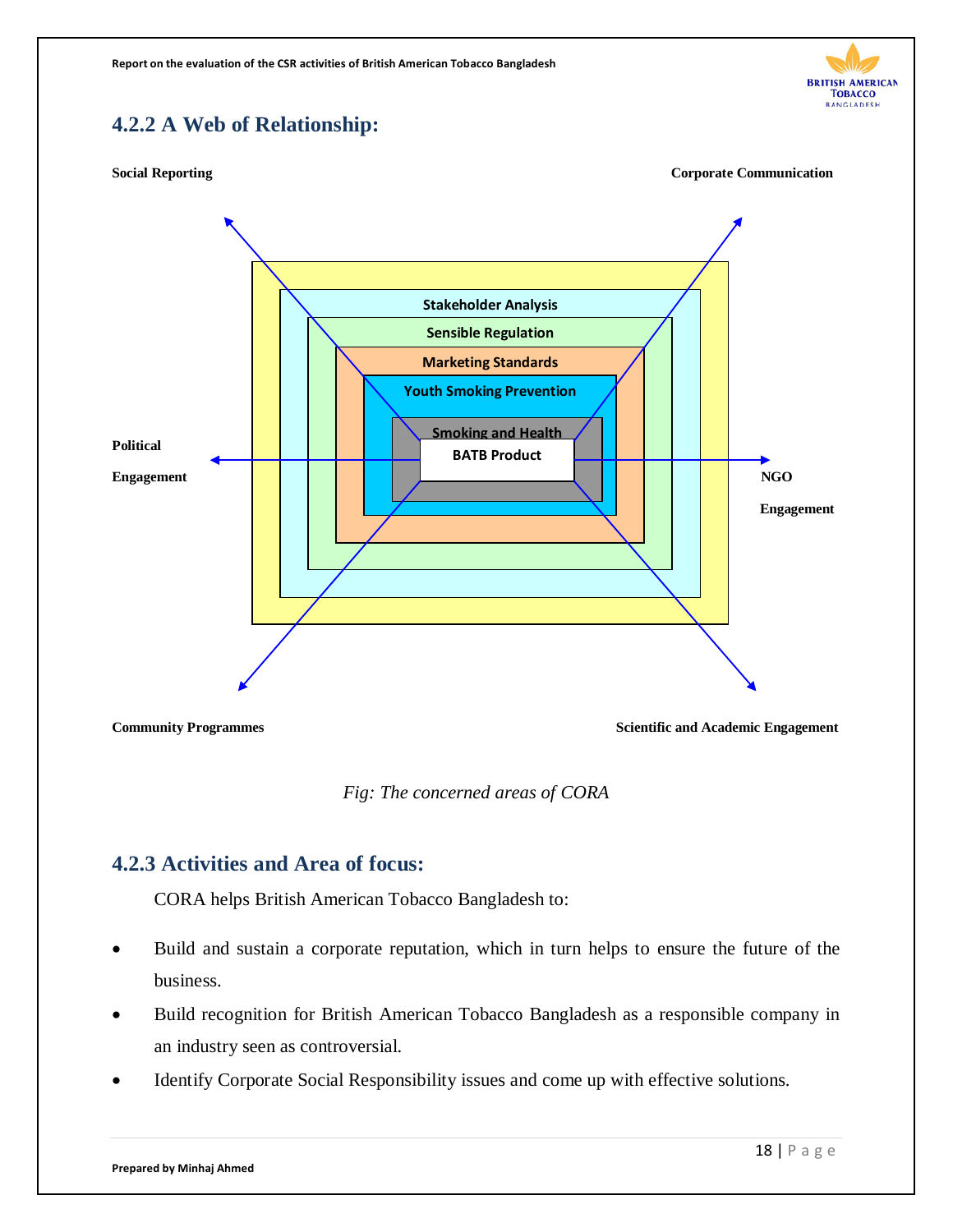

- Communicate widely, clearly and proactively, enhancing understanding of the business and building a strong corporate brand.
- Build and manage relationships with BATB's key stakeholders.

#### **4.2.4 Structure of CORA:**

The Corporate and Regulatory Affairs Department activities are lead by the Head of Corporate Affairs who is assisted by the Company Secretary and the CORA Managers. The company's Legal and secretarial function also reports to the Head of CORA.

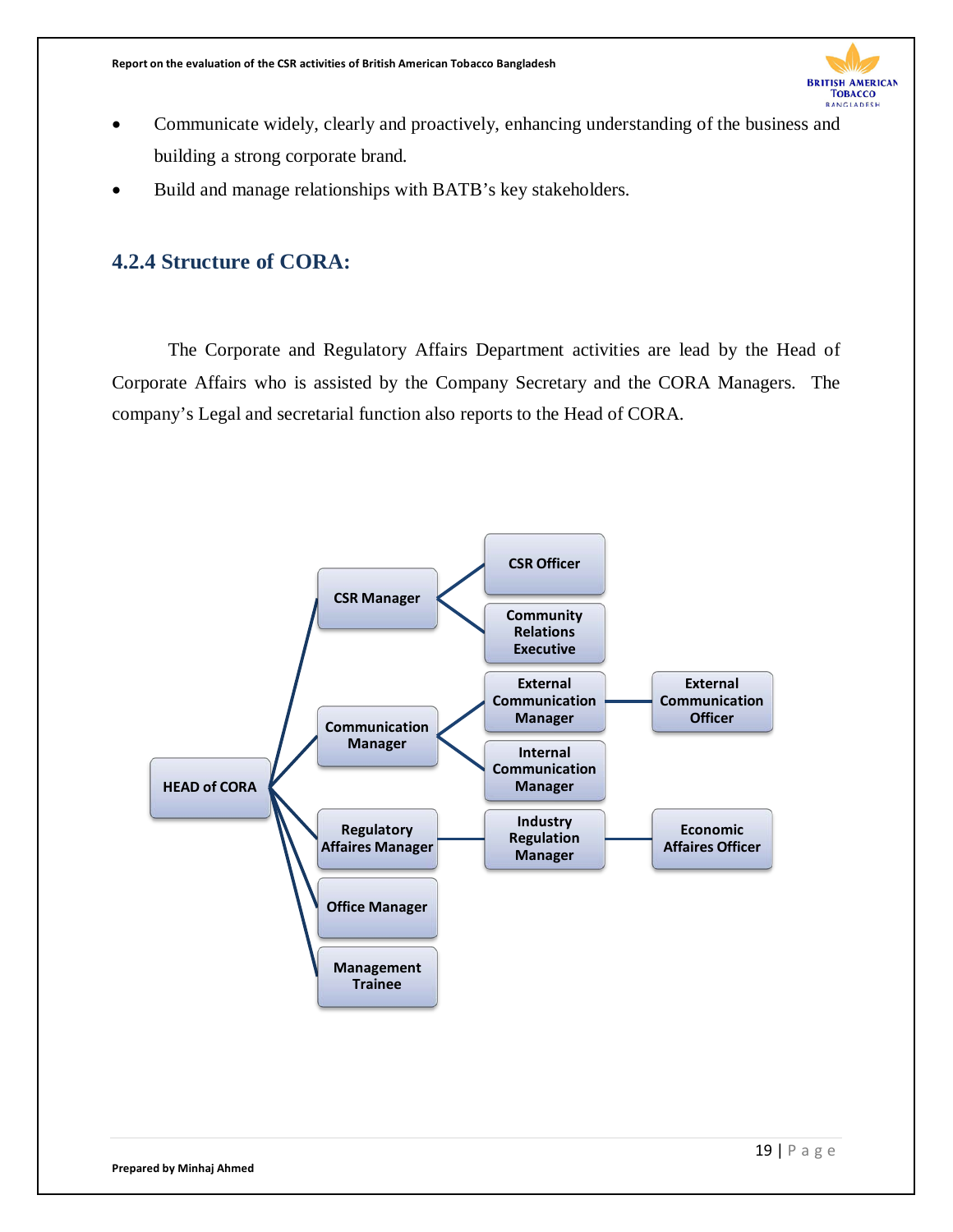

#### **4.3 CSR activities by BATB:**

"Success and responsibility go together" is the philosophy that has driven British American Tobacco Bangladesh. British American Tobacco believes that Corporate Social Responsibility is vital in ensuring that their business is sustainable for long-term shareholder value. They also believe that the business has a key role to play in helping society to achieve the necessary sustainable balance of economic growth, environmental protection and social progress. The CSR activities which are being controlled by BAT Bangladesh are given below:

#### **4.3.1 PROBAHO:**

Recognizing World Water Day, BAT Bangladesh launched 5 new water treatment plants in Kustia and Manikganj on March 22, 2011. The ceremony was held with the undertaking of BAT Bangladesh in different districts to conserve water and to bring safe and clean drinking water to the people of Bangladesh.

So far, the Probaho initiative has installed 34 plants to remove arsenic and toxic elements from groundwater. The Probaho plants are situated in Kustia, Jhenidah, Meherpur, Chuadanga, Kurigram, Lalmonirhat, Satkhira, Tangail and Manikganj districts. These plants provide approximately 175,000 litres of pure drinking water for around 87,500 people daily.

To celebrate World Water Day, an internal interactive campaign was held at BAT Bangladesh carrying alarming messages about Arsenic contaminated water to create naxinun awareness among all employees.

#### **4.3.2 DEEPTO:**

BAT Bangladesh has undertaken a project to install Solar Home Systems in remote areas of Chittagong Hill Tracts without any cost. The meaning of 'Deepto' is 'Lighted'. Under this project BAT Bangladesh has already installed 576 units of Solar Home Systems in four remote villages in Bandarban and Khagrachari districts through BAT Bangladesh is giving rural families their first access to electricity at home.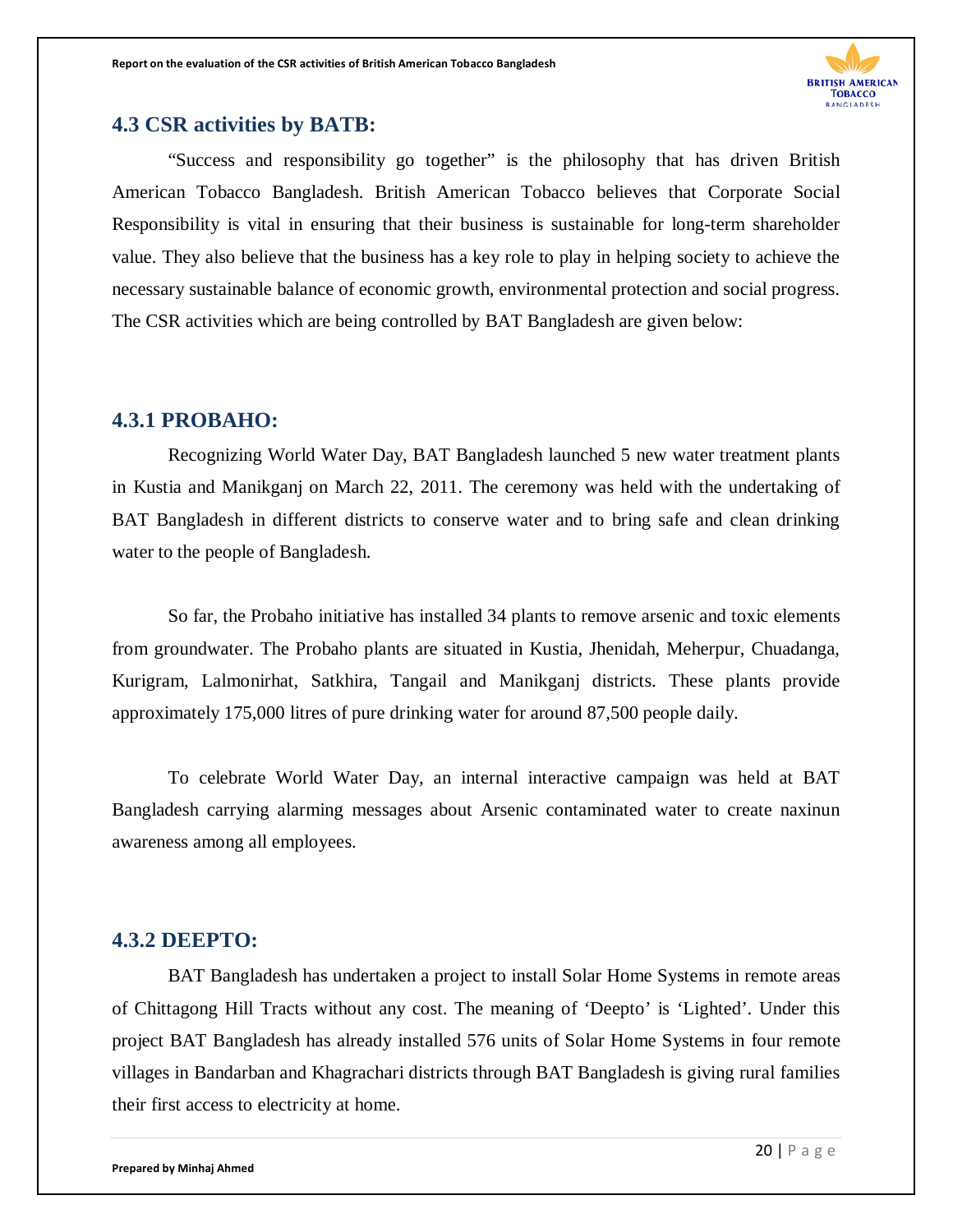

British American Tobacco Bangladesh strongly believes that the business highlight responsibility in everything it does. In Bangladesh, around 50% of total people do not have access to the electricity. Bangladesh government has an agenda to bring the entire country under electricity services by the year 2020. Bangladesh has set a target to generate 5% of total electricity demand from renewable sources by 2015 and 10% by 2020. Renewable energy is such energy which comes from natural resources like sunlight, wind, rain, tides and geo thermal heat, which are renewable. British American Tobacco Bangladesh is contributing a lot in this target mission through providing free Solar Home Systems across the country.

#### **4.3.3 AFFORESTATION:**

British American Tobacco Bangladesh initiated this well recognized program to create mass awareness of the need for afforestation with the free sapling distribution program in 1980. Today, after more than two decades, BATB have contributed more than 4 crore 60 lac saplings to the country's afforestation initiative. . The survival rate of these saplings stands at 90%. Most of these plants are located in Kushtia, Rangpur, Manikganj and Chittagong regions including the hill tracts. The trees have mostly been planted along roadsides, canal banks and farmers' landholdings.

BATB is working towards achieving a balance between native and exotic species in terms of fast growing, fruit bearing, timber producing and medicinal characteristics in our afforestation program. In 2004, approximately 40 lac saplings in the ratio of 85:15 of exotic versus native species were raised countrywide for distribution. The afforestation program extended its realms to the Dhaka city dwellers from 1993, when the company started distributing saplings in Dhaka.

As a mark of national recognition, the company received the Prime Minister's 3rd prize in 1993 and 1st prize both in 1999 and 2003 for tree plantation.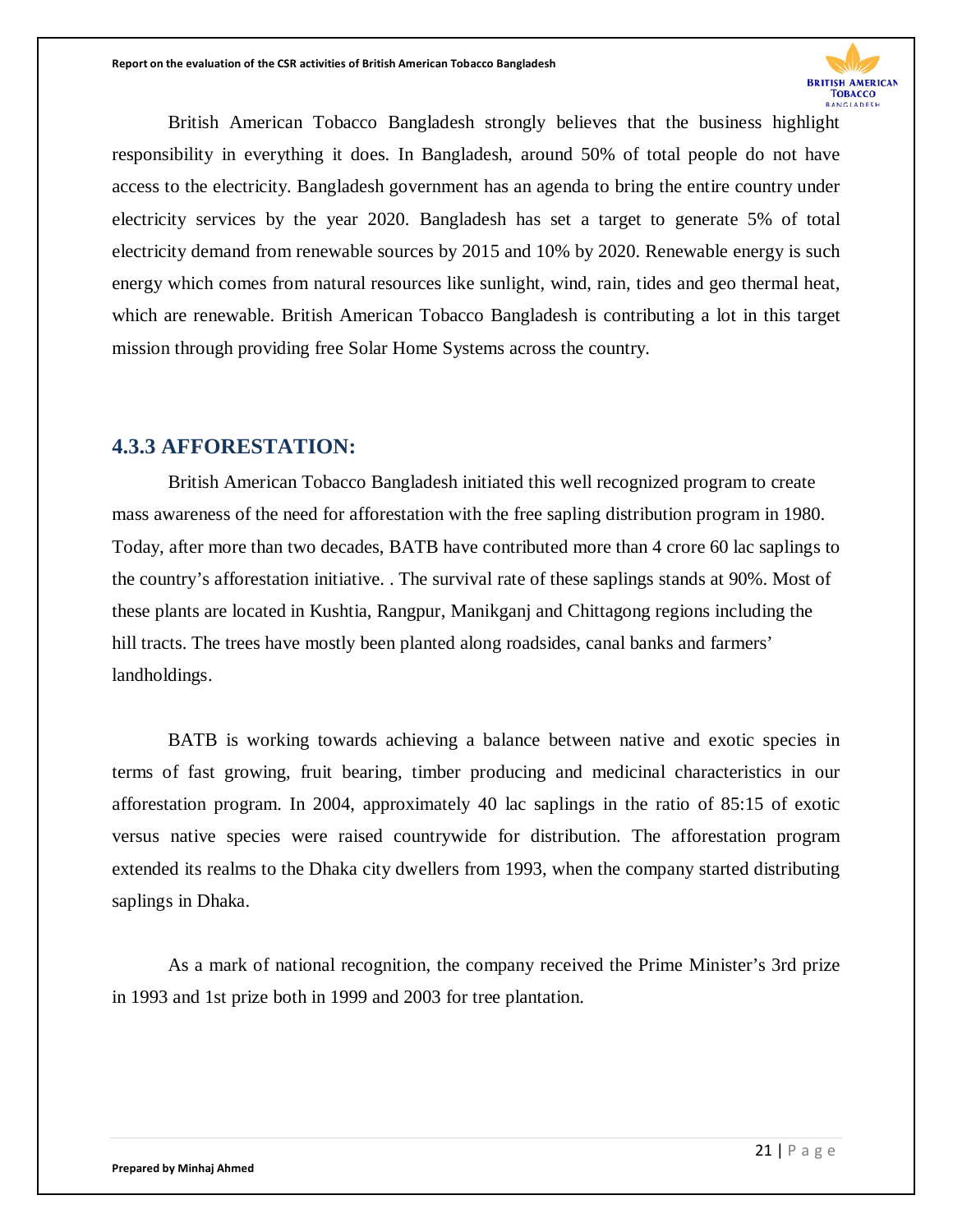

#### **4.3.4 Alternate Fuel:**

Since 1980, BAT Bangladesh is exploring the alternate source of wood fuel needed to cure tobacco production in Bangladesh. Over the period, the company successfully replaced almost 100% of Flue Cured Variety (FCV) curing at Kustia by alternates such as jute stick, dhaincha sticks, paddy straw, industrial waste, sugarcane bagasse, rice husk etc.

It is important to mention that 70% of FCV tobacco in Bangladesh is grown at Kustia. Through our concerted effort and with the growing interest of the farming community, alternate fuel is increasingly becoming popular in Chittagong leaf growing region as well. At present, alternate sources are being used as wood fuel substitute. To meet the demand for wood fuel, every year we distribute 25 lac saplings free of cost in Chittagong.

#### **4.3.5 Biodiversity:**

British American Tobacco Bangladesh is following Biodiversity corners and also providing training to the farmers on biodiversity. BAT Bangladesh acknowledges that they have both an impact and dependence on biodiversity through their business operations and use of ecosystem services such as forest products, soil and water. For that, BATB has established 26 biodiversity corners on 25 acres of land with the help of their registered farmers in order to acknowledge their farming communities about the importance of different elements in nature and their contribution in the ecosystem. It exhibits the extinct species and their inputs for conserving nature.

#### **4.3.6 Integrated Pest Management Club:**

BAT Bangladesh established the first Integrated Pest Management Club in 2005 to support the farmers for better crop management in Checua Leaf Area, Kustia. BAT Bangladesh has established a number of IPM clubs at its different leaf growing locations in the purpose of making the farmers aware about the non-chemical alternatives to pest management and safe use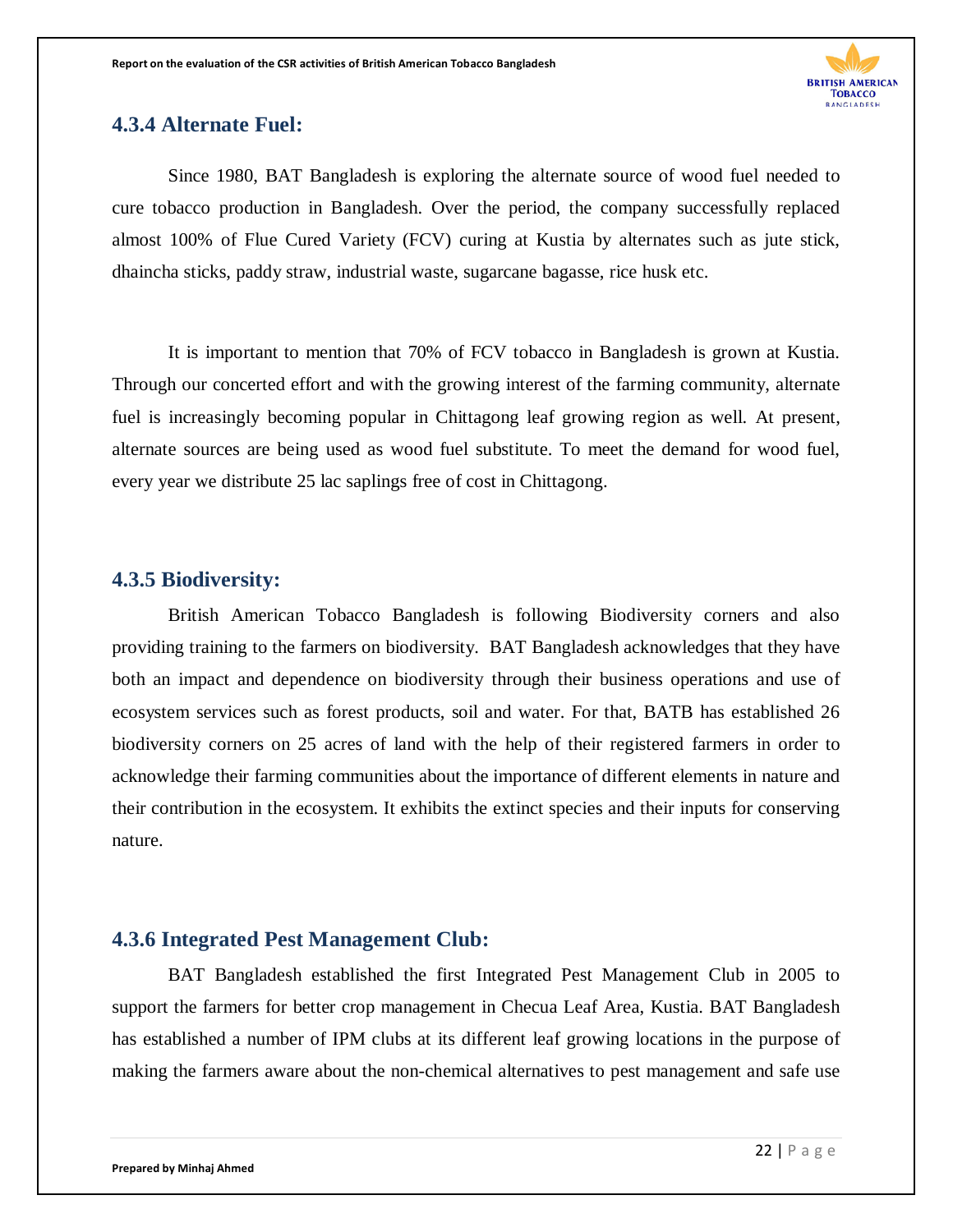

of Agrochemicals. The objective of IPM clubs is to reinforce government initiatives to reduce use of agrochemicals.

To improve the concept of IPM among the farmers, BAT Bangladesh has been running Farmers Field School (FFS) in partnership with Department of Agricultural Extension (DAE). Moreover, IPM clubs are now contributing to create trained resources for IPM education and training.

#### **4.3.7 Green Manuring with Dhaincha:**

BATB provides the know-how and provide free seeds for ploughing and green manuring by the targeted farmers. These seeds are sowed in the fields and after these plants known as Sun Hemp (Dhoincha) reaches a certain height, they are ploughed and mixed with the soil. The cultivation of sun hemp increases soil's organic composition and is a eco-friendly sustainable method of soil enrichment. The company's field experience suggests that 50% of the farmers manage to successfully conduct seed multiplication from which they can internally source seeds for the following years. It has been reported through a study funded by BATB and undertaken by Bangladesh Agricultural University that the organic matter content of the soil is less than 1%. Success will be measured against the positive shift in organic matter content in the reporting areas. Hopefully this initiative will make positive biodiversity contribution from eco-system rehabilitation and sustainable use perspectives

#### **4.3.8 Compost Pits:**

Compost pits are a source of natural fertilizers for the farmers. As a part of bio-friendly agricultural practices, they provide the know-how and bear full costs to install compost pits in the homesteads of the targeted farmers. This assistance is also supported by an ongoing awareness campaign. This contributes in significantly reducing dependence on the use of chemical fertilizers for agricultural productions while enabling to decrease the cost of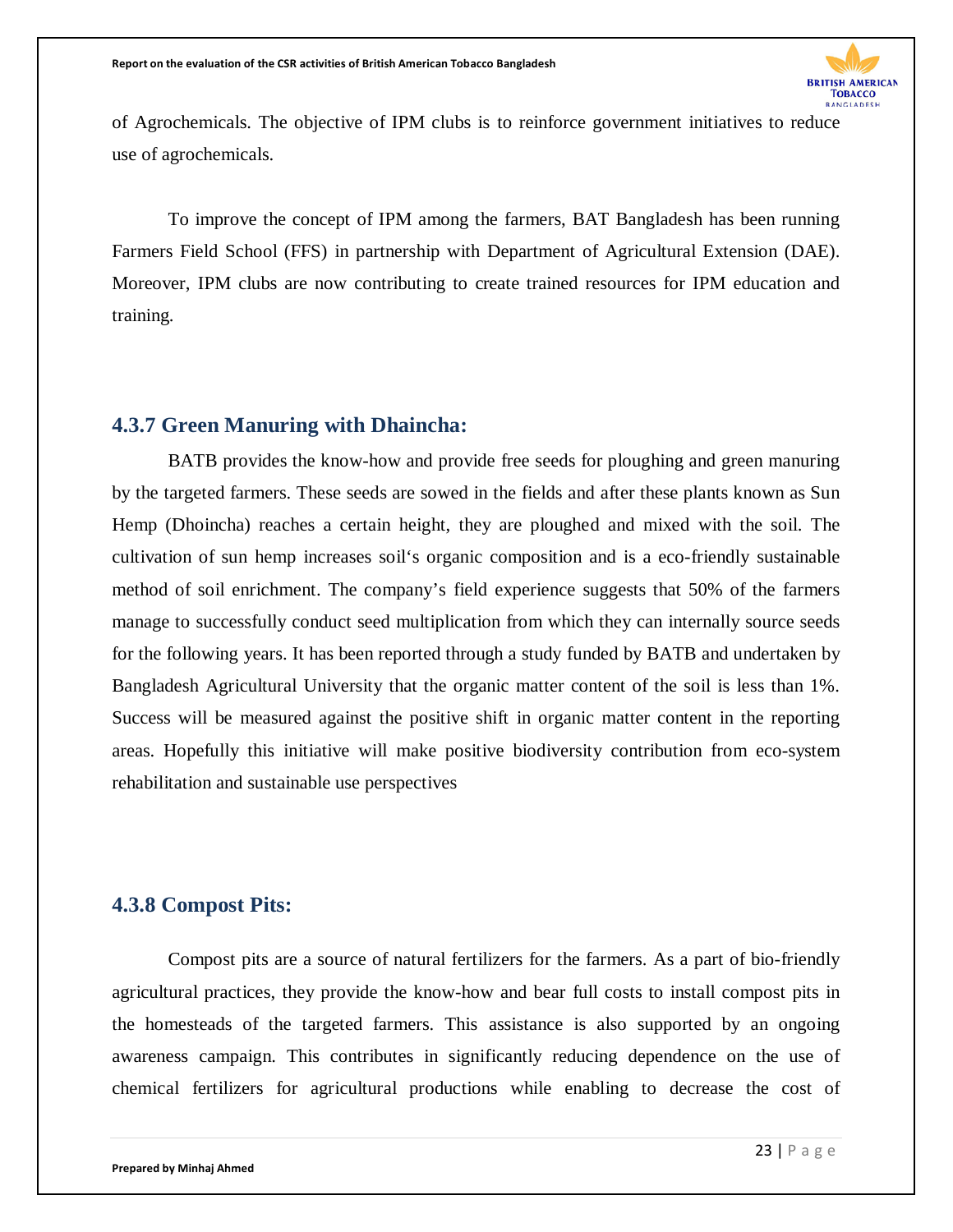

production. Every year BAT Bangladesh targets to establish 80 compost pits in leaf growing areas.

#### **4.3.9 Social contributions for farmers:**

**4.3.9.1 Sanitation support:** To support the target for universal sanitation coverage, BATB provides costs to install latrines for farmers and these will be available for sharing within the village. This assistance is also supported by an ongoing awareness campaign. Till date they have distributed above 15,000 latrines among BATB's registered farmers.

**4.3.9.2 Monthly health check:** BATB's registered farmers are provided health care support from company depots every month. A doctor sits in the depot in a particular day each month so that the registered farmers can come and receive free prescriptions for their health problems.

#### **4.4 Findings and Analysis:**

Corporate Social Responsibility (CSR) has a variety of definitions from different individual and organizations. Some of the definitions can be cited here:

#### **Michael Hopkins's definition of CSR**:

- 1. Corporate Social Responsibility is concerned with treating the stakeholders of a company or institution ethically or in a responsible manner. 'Ethically or responsible' means treating key stakeholders in a manner deemed acceptable according to international norms.
- 2. Social includes economic and environmental responsibility. Stakeholders exist both within a firm and outside.
- 3. The wider aim of social responsibility is to create higher and higher standards of living, while preserving the profitability of the corporation or the integrity of the institution, for peoples both within and outside these entities.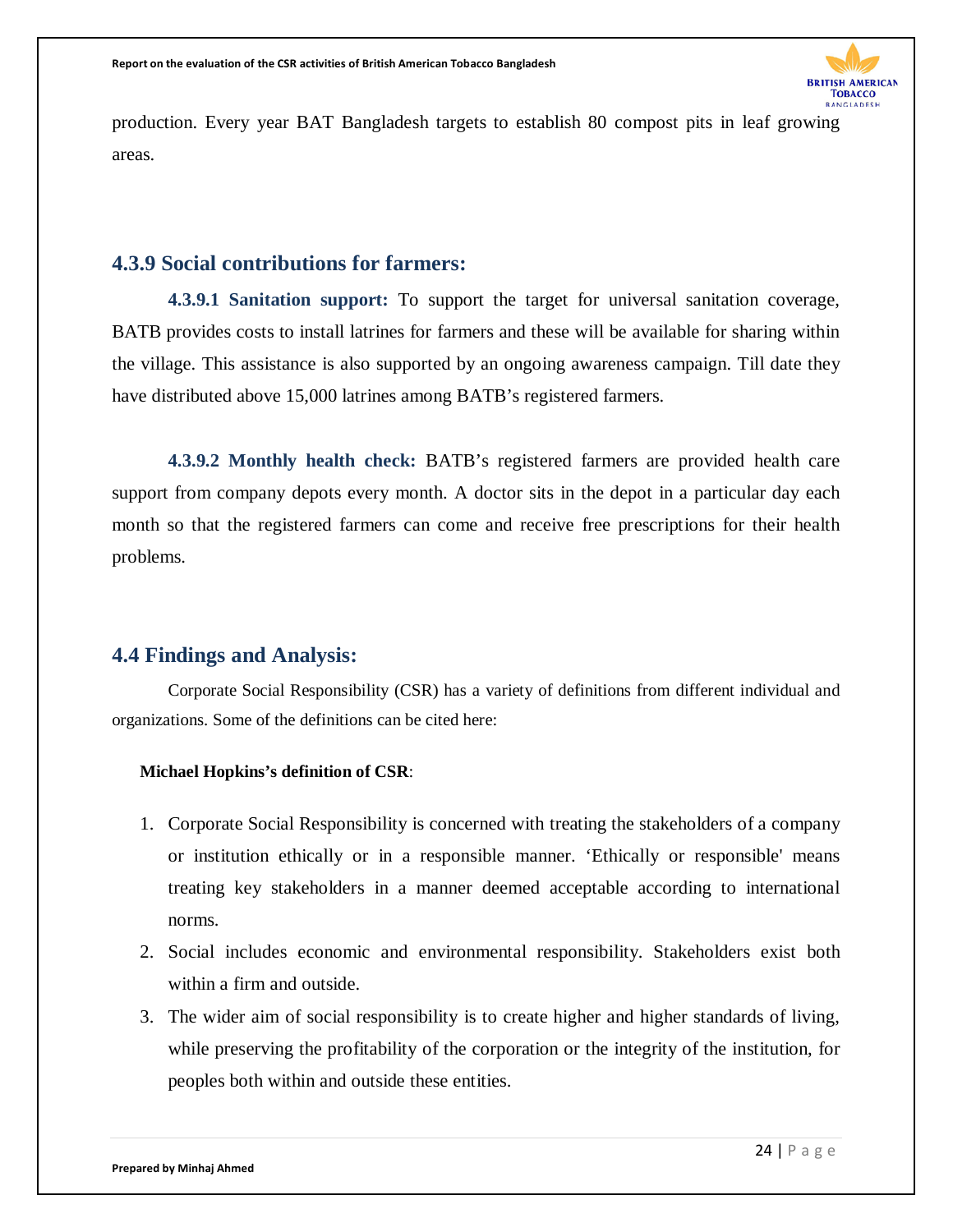

4. CSR is a process to achieve sustainable development in societies.

Source: *Michael Hopkins (MHCi): A Planetary Bargain: Corporate Social Responsibility Comes of Age (Macmillan, UK, 1998)*

**Mallenbaker Definition of CSR:** "CSR is about how companies manage the business processes to produce an overall positive impact on society"

**The World Business Council for Sustainable Development (WBCSD) Definition of CSR:** "Corporate Social Responsibility is the continuing commitment by business to behave ethically and contribute to economic development while improving the quality of life of the workforce and their families as well as of the local community and society at large"

*Source: <http://mhcinternational.com/articles/definition-of-csr>*

According to these definitions we can say that CSR involves commitment towards the employees of the organization, environment and society at large. Although the practice of CSR is ethical for the organizations that practice these, it can also be financially beneficial for that very organization at the same time. The basic drivers of CSR consist of three things. They are given below:

- **Values**: a value shift has taken place within businesses, as a result of which they now not only feel responsible for wealth creation, but also for social and environmental benefits
- **Strategy**: being more socially and environmentally responsible is important for the strategic development of an organization
- **Public pressure**: pressure groups, consumers, media, the state and other public bodies are pressing organizations to become more socially responsible.

#### *Source:<http://www.alchemyformanagers.co.uk/topics/qVAYdJ9D7U8rPD8a.html>*

British American Tobacco Bangladesh is operating their CSR activities following the actual meaning of Corporate Social Responsibility. We have already seen the CSR activities of BAT Bangladesh. Therefore we can easily relate their activities according to the actual standard of Corporate Social Responsibility. We can find them in different steps which are given below: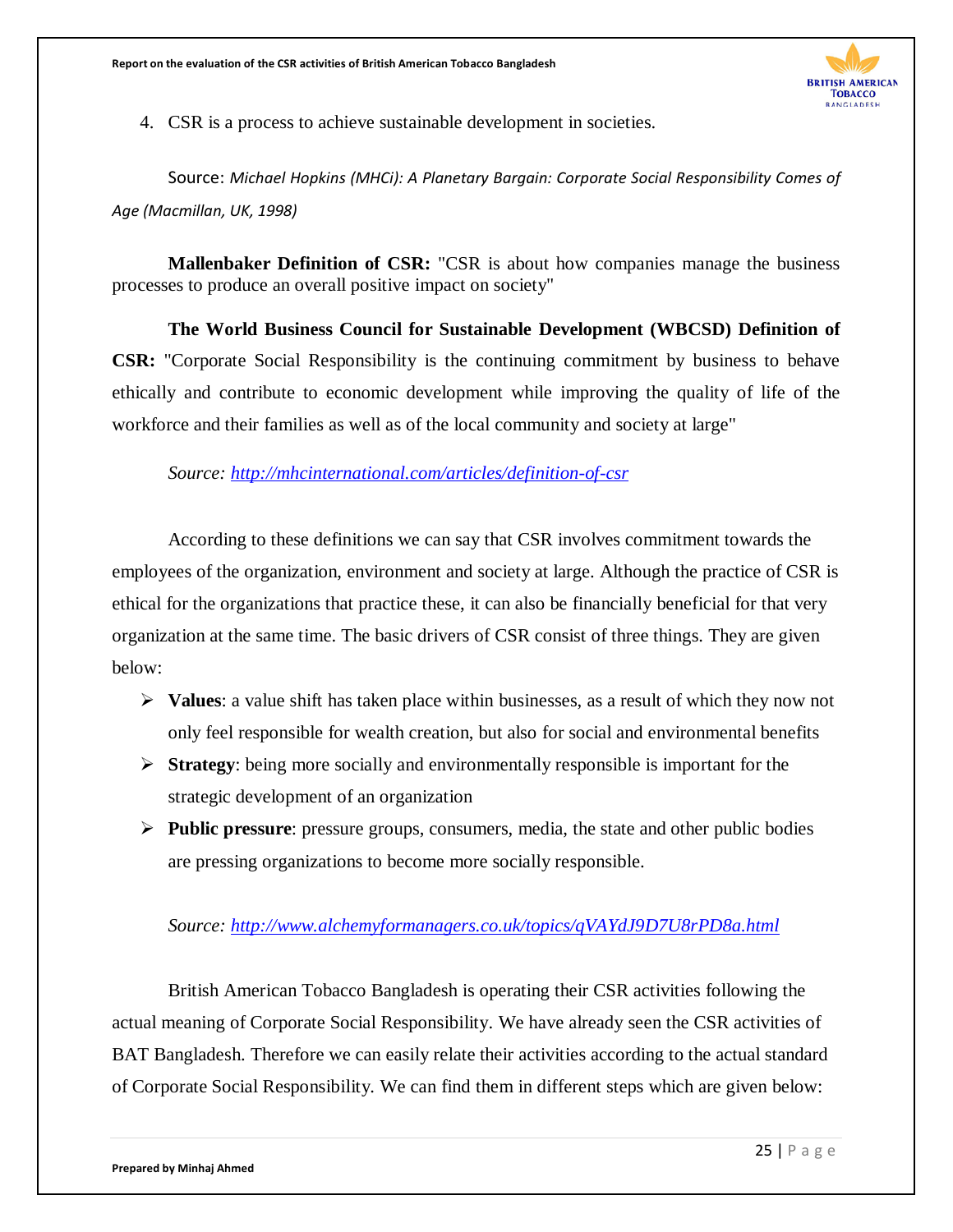

- **Operational cost savings:** They are investing in environmental efficiency and energy efficiency which is increasing their yields rates of return through cost savings or reduction of waste.
- **Enhanced reputation:** By good company performance and a wide range of CSR activities BAT Bangladesh is proving their longer sustainability power. They are ensuring the increase of their brand value through the enhanced reputation. As the industry of BATB is so much sensitive this is particularly important to them with high-value retail brands, which are often the focus for media, activist and consumer pressure.
- **Increased ability to recruit, develop and retain stuff:** By achieving the brand value after a great effort brought BAT Bangladesh to a new height that employees feel proud to be a part of it.
- **Better relation with government:** The formal and informal 'license to operate' is a key issue for many companies looking to extend their business or operating in politically unstable conditions. BAT Bangladesh is showing diligence in meeting social and environmental concerns which results in a reduction in red tape and a more cooperative relationship with government departments.
- **Sharper anticipation and managing risk:** As the industry is sensitive and risky enough, BATB is always ready to manage the potential risk through doing welfare of the stakeholders related to the business.
- **Learning and innovation:** Learning and innovation is the key to success and survival of all companies, not just those in knowledge-intensive and rapidly developing industry sectors. BAT Bangladesh is giving our country a wide range of learning opportunities through their innovative ideas for making a better Bangladesh.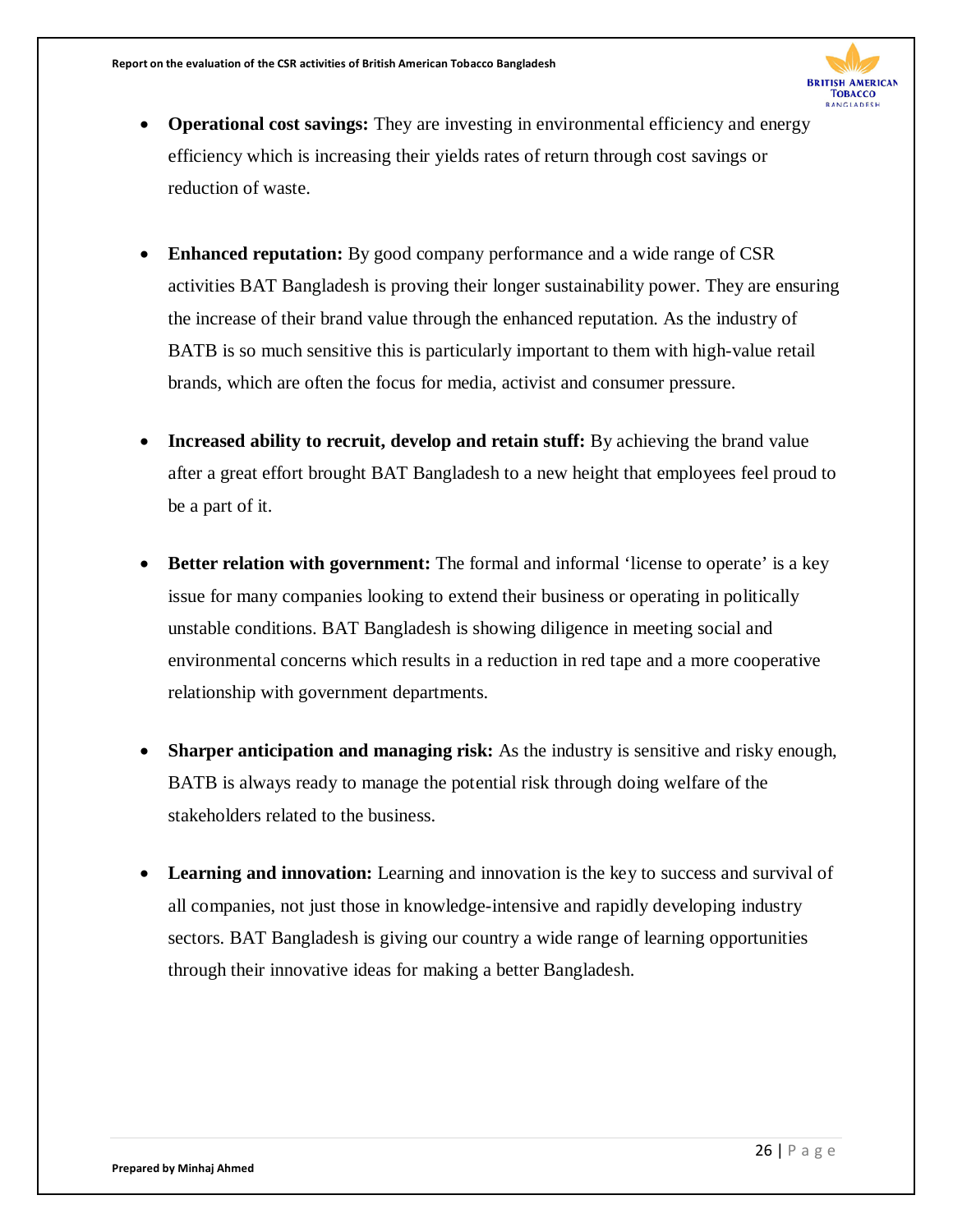

After discussing all the matters related to CSR activities of British American Tobacco Bangladesh, we can roughly identify the benefits and costs associated with different stakeholder groups regarding implementation of CSR activities:

| <b>Stakeholder</b>  | <b>Benefits</b>                  | <b>Cost</b>                     |
|---------------------|----------------------------------|---------------------------------|
| group               |                                  |                                 |
| <b>Shareholders</b> | <b>Increased</b> investment from | Increased cost of reporting and |
|                     | socially responsible investors.  | transparency.                   |
| <b>Employees</b>    | More awareness for the           | Focus group sessions and        |
|                     | society and having improved      | reporting.                      |
|                     | ethics. The CSR image of the     | More intra-company              |
|                     | company leads to easy            | communications.                 |
|                     | recruitment of high fliers and   | More effort on labor relations. |
|                     | young people as well as it       |                                 |
|                     | reduces the cost of              |                                 |
|                     | recruitment. Fewer labor         |                                 |
|                     | strikes.                         |                                 |
|                     |                                  |                                 |
| <b>Customers</b>    | Increased attractiveness to the  | Doing survey on the             |
|                     | brand. Enhanced reputation.      | expectations of loyal           |
|                     | Advertising could ensure the     | customers of different regions. |
|                     | large CSR image of the           |                                 |
|                     | company.                         |                                 |
| <b>Suppliers</b>    | Better quality inputs and less   | Cost of inputs may increase in  |
|                     | harmful for public.              | the short term.                 |
| <b>Community</b>    | More willingness to accept       | Requires continual interaction  |
|                     | new investments on CSR           | with the communities. Need to   |
|                     | activities. Improved public      | produce CSR report.             |
|                     | image as well.                   | Investment in environment       |
|                     |                                  | damage control.                 |
|                     |                                  |                                 |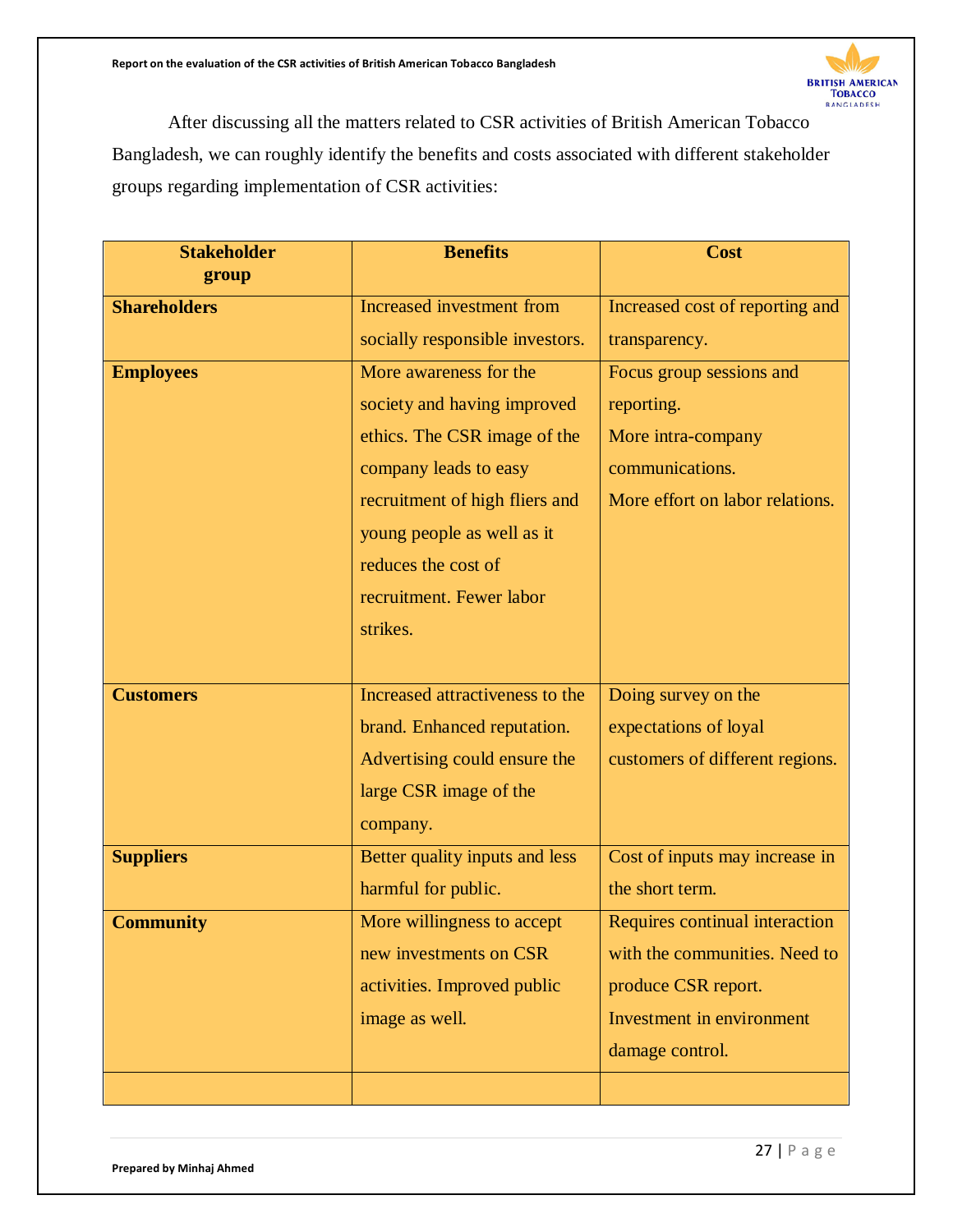

| <b>Government</b> | More confidence on BATB.     | Have to fulfill the regional |  |
|-------------------|------------------------------|------------------------------|--|
|                   | Fewer legal battles.         | requirements demanded by the |  |
|                   | Low chance of potential      | government.                  |  |
|                   | harmful legislations.        |                              |  |
|                   | Have to face fewer problems  |                              |  |
|                   | in case of expansion of BATB |                              |  |
|                   | for the relationship.        |                              |  |
|                   |                              |                              |  |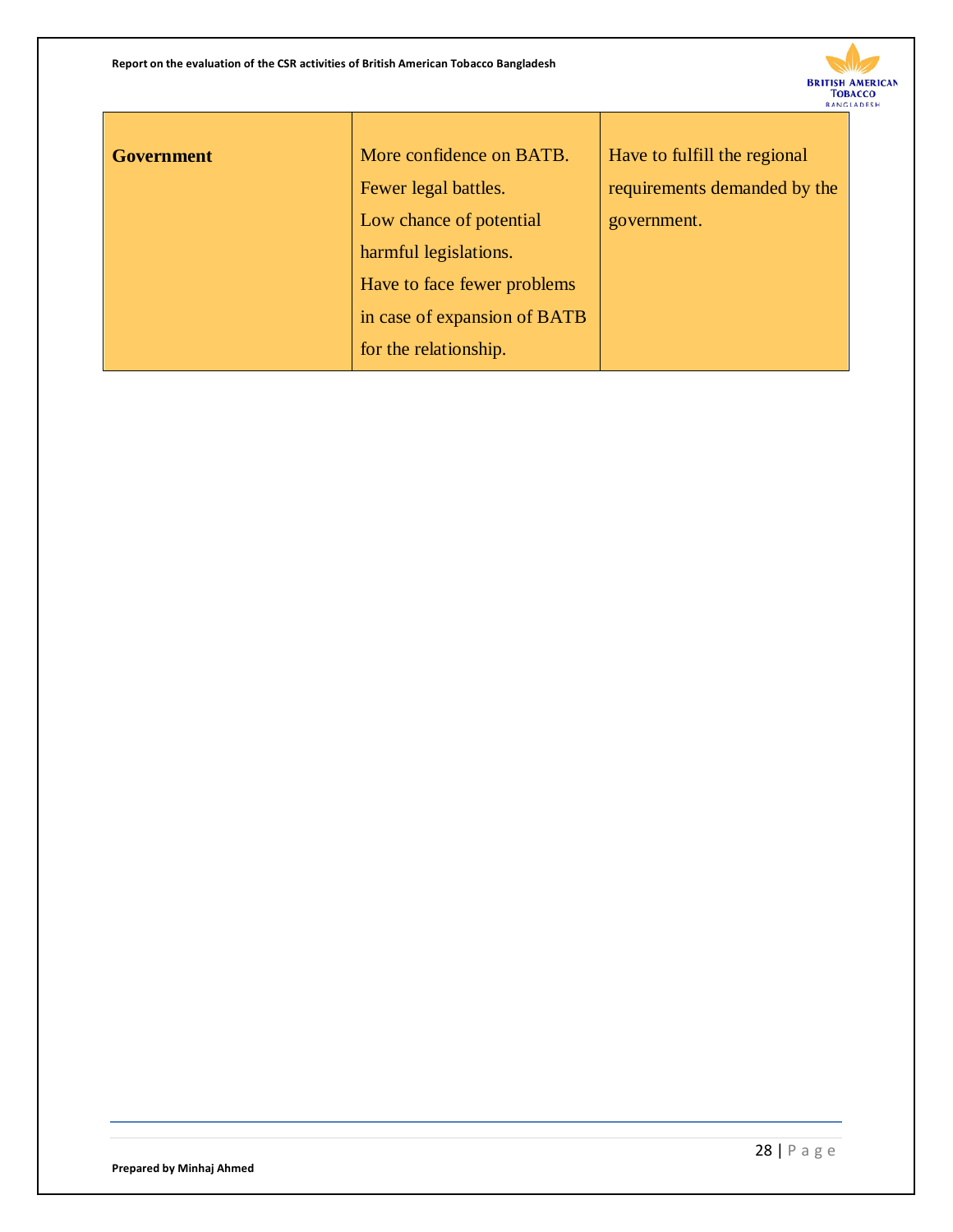**Report on the evaluation of the CSR activities of British American Tobacco Bangladesh** 



# CHAPTER 5

# Recommendation and Conclusion

**Prepared by Minhaj Ahmed**

29 | Page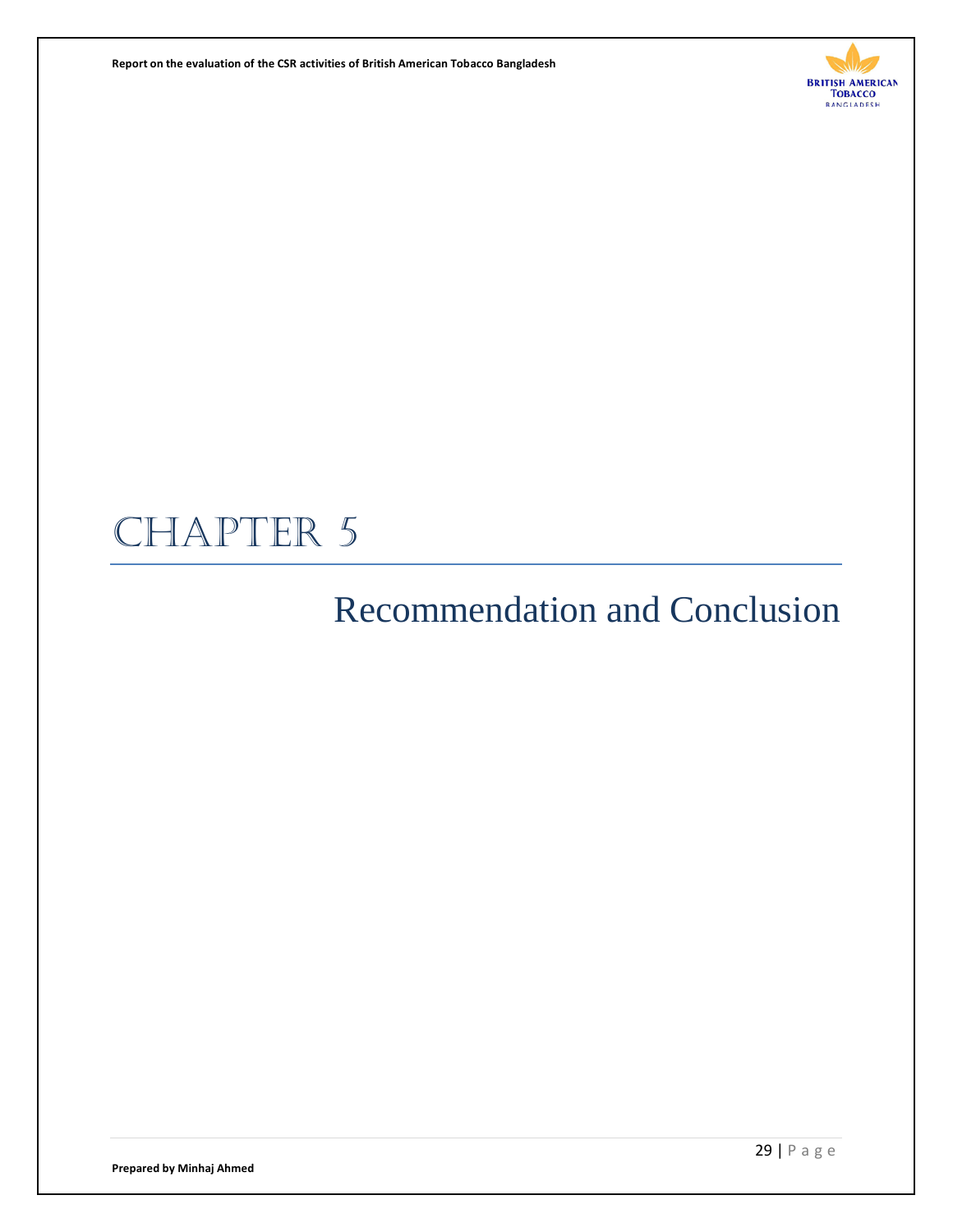

#### **5.1 Recommendations:**

#### **5.1.1 Increase investment in the health sector**

It has been observed from a research that health sector is one of the sectors in which stakeholders expects a company to invest more. Through the social reporting process and the dialogue sessions BATB has come to know that its stakeholders expect the company to invest a lot in the health sector. One issue is that as BATB is operating in the market that sells a risky product the company should increase its CSR investment in health sector. At present BATB is providing health assistance to its growers and has recently planning to bring the farmer's family under a regular clinical service.

#### **5.1.2 Increase reach of the education assistance provided by BATB**

British American Tobacco Bangladesh has shut down an educational project 'Dishari' for last two years. Although BATB is still providing educational assistance but to a very limited number of students. To gain effectiveness and visibility the company should widen the reach of its educational assistance.

#### **5.1.3 BATB should invest more in acid/dowry prevention/ drug prevention**

The people of Bangladesh are seen to react more to emotional issues like rehabilitation of acid burnt women, drug addicts and so on. This goes to explain strong presence in these fields. BATB has no presence in these fields at present. Thus it is recommended that when BATB moves to different areas for their CSR projects, these are the areas where the stakeholders expect BATB's existence.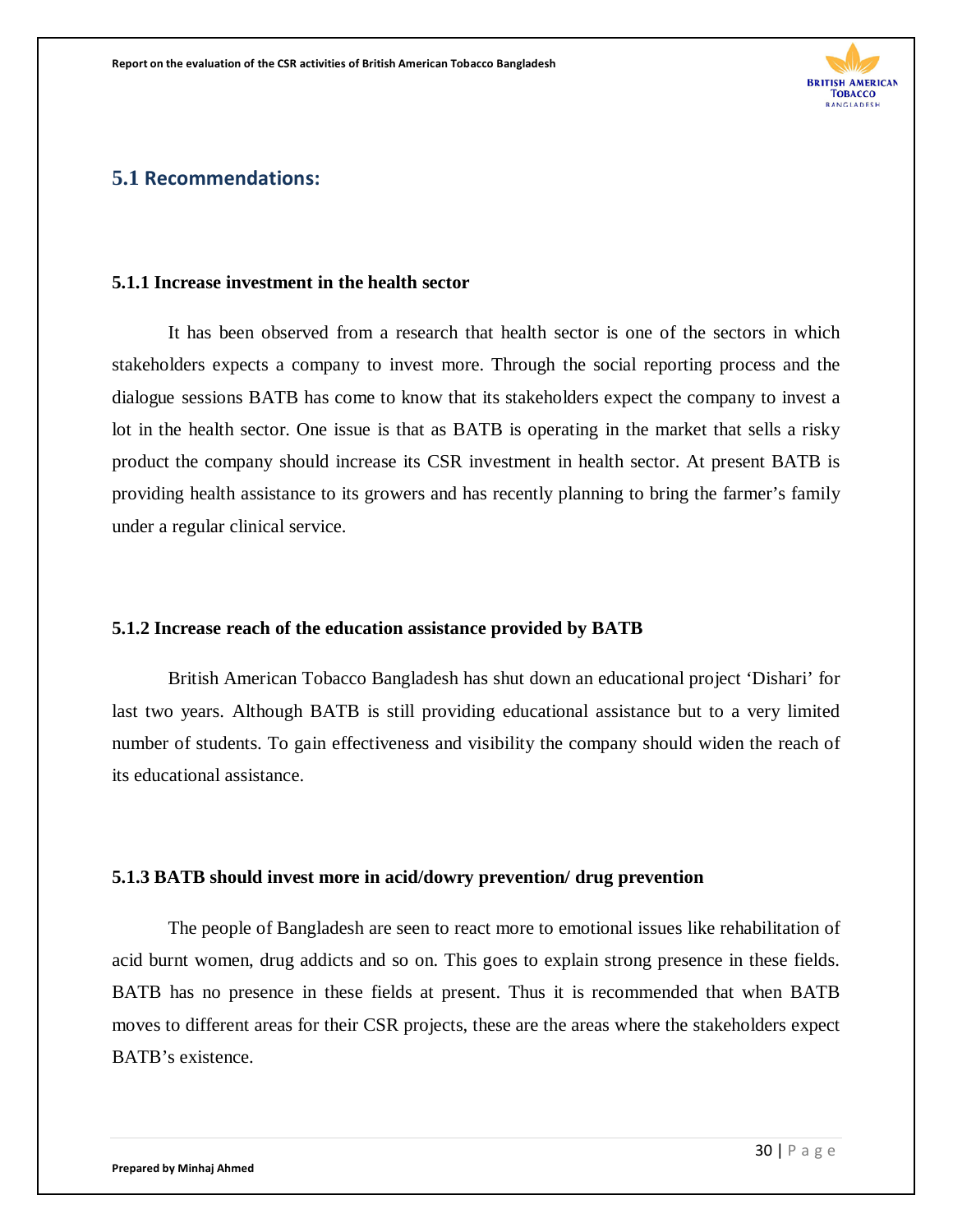

#### **5.1.4 BATB should strengthen the afforestation program outside its growing region**

British American Tobacco Bangladesh is doing a praiseworthy job in the afforestation of the country. But British American Tobacco Bangladesh can expand the afforestation program to other areas apart from the growing region. This is advised as engaging in afforestation only in the growing regions might give the general people an idea that BATB is doing it only for their business need (woods was a major source of fuel used in tobacco curing, though BATB is now encouraging the use of other alternatives). If the afforestation is done beyond the growing region, the effort will gain visibility as a social contribution. Therefore BATB will be able to achieve its goal in vast by being recognized as a responsible company.

#### **5.1.5 BATB should increase investment on the other CSR initiatives equally**

British American Tobacco Bangladesh is doing wide varieties of community services but is not gaining even a minimum amount of visibility to the general public like us. One reason is that the company is spending too much on some initiatives and too little on some other. This discrepancy can pull the average performance down. Thus the company should invest in all the initiatives with equal importance.

#### **5.1.6 BATB should publicize the CSR activities more**

With the enactment of the new law and the other laws prevalent for the company many doors of communication is being shut down for BATB. However the company should not hold back the communication of the welfare that it is doing for the society. Bringing out the success stories and revealing them to the general mass will help BATB gain more effectiveness and visibility of the CSR activities that the company is undertaking. Considering this purpose only, our government should help them and as well as encourage them to take more CSR initiatives in future.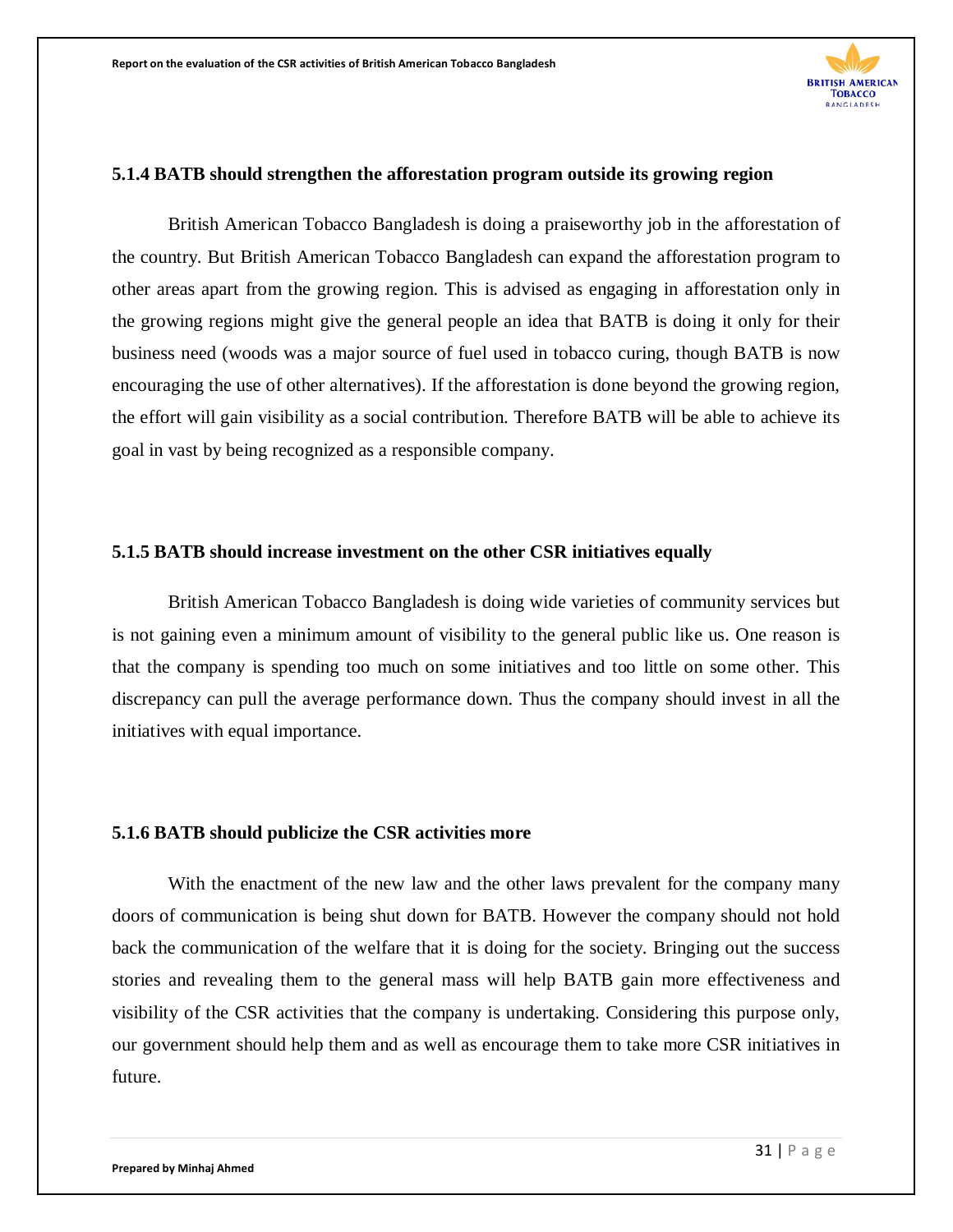

#### **5.2 Conclusion:**

British American Tobacco is doing a praiseworthy job in the Corporate Social Responsibility sector but is lacking the effectiveness and visibility due to limited communication. The company wants to establish itself as a benchmark company in CSR activity. To gain this reputation, the company needs to focus more on the communication of the brilliant Corporate Social Responsibility initiatives that the company is undertaking. The company should be more vocal about its achievements and in turn gain effectiveness, visibility and hence appreciation.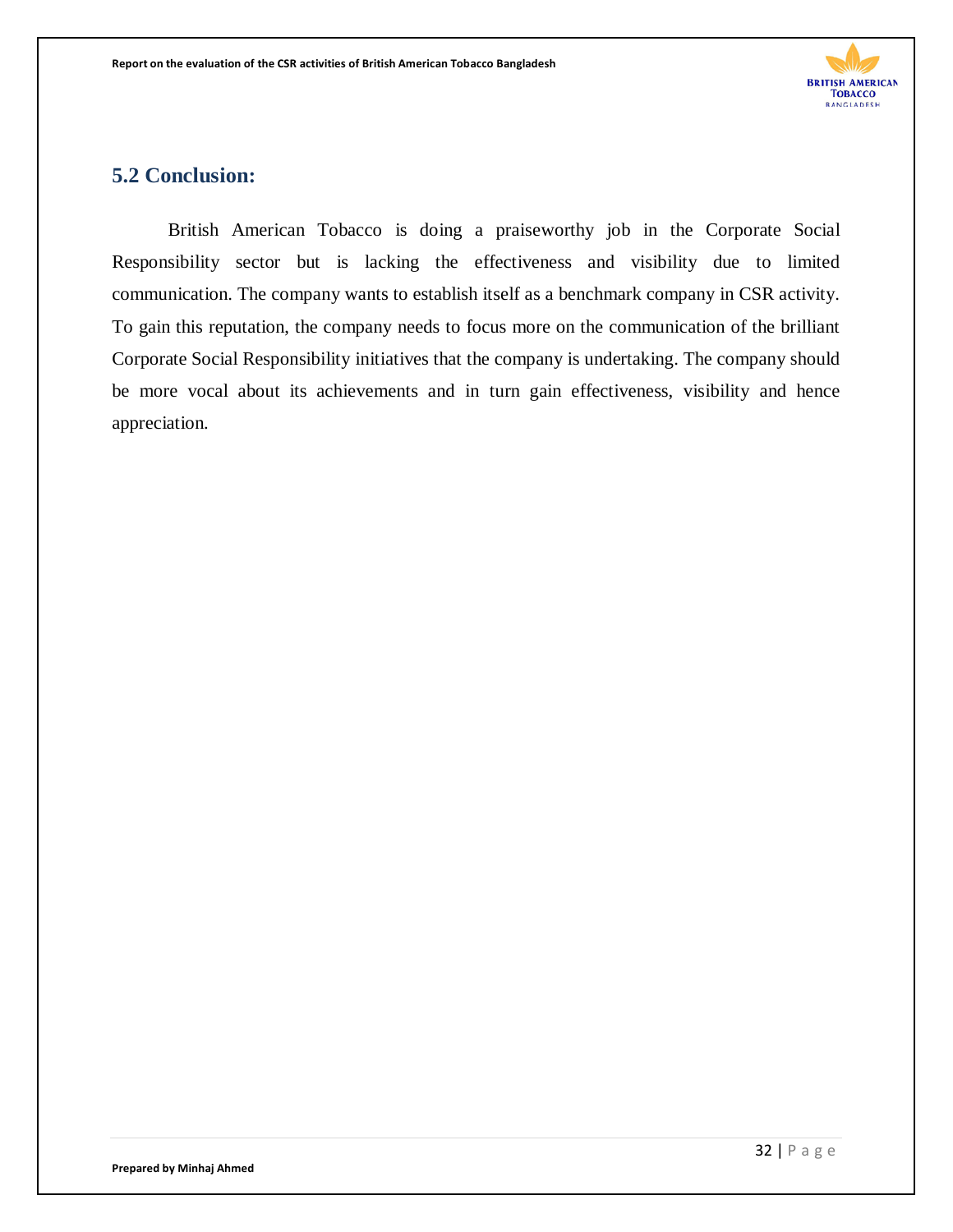**Report on the evaluation of the CSR activities of British American Tobacco Bangladesh** 



# CHAPTER 6

# Appendix

**Prepared by Minhaj Ahmed**

33 | Page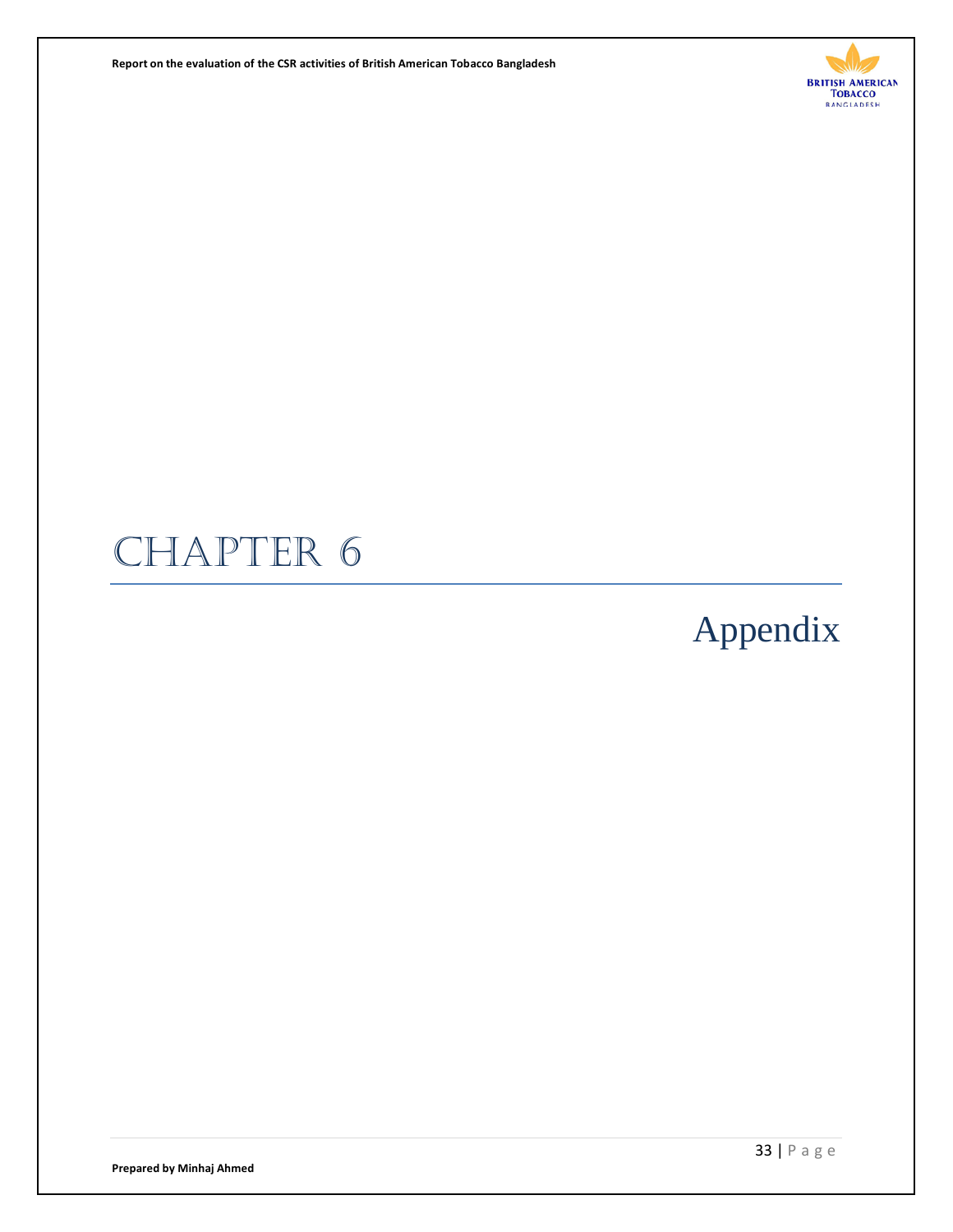

#### **6.1 Some questions to my line manager for some necessary information:**

- $\triangleright$  Is there any corporate social responsibility which is not mentioned in the annual report?
- $\triangleright$  Is there any chance to reopen the Dishari project (An old CSR project) this year?
- $\triangleright$  How BATB is gaining benefits from the CSR activities?
- $\triangleright$  How the stakeholders of BATB observing the CSR activities?
- $\triangleright$  What is the aim of the CSR initiatives done by BATB?
- What is the definition of Corporate Social Responsibility from your perspective?
- $\triangleright$  Do you always take approval of authority while using corporate social responsibility Initiatives?
- $\triangleright$  Do you follow the actual guideline of Corporate Social Responsibility provided by BATB?
- $\triangleright$  Is there any new CSR project that BATB is undertaking for next year?
- $\triangleright$  How frequently do you have one to one discussion with your stakeholders in a month?
- $\triangleright$  Do you have any suggestion to corporate social responsibility Initiatives?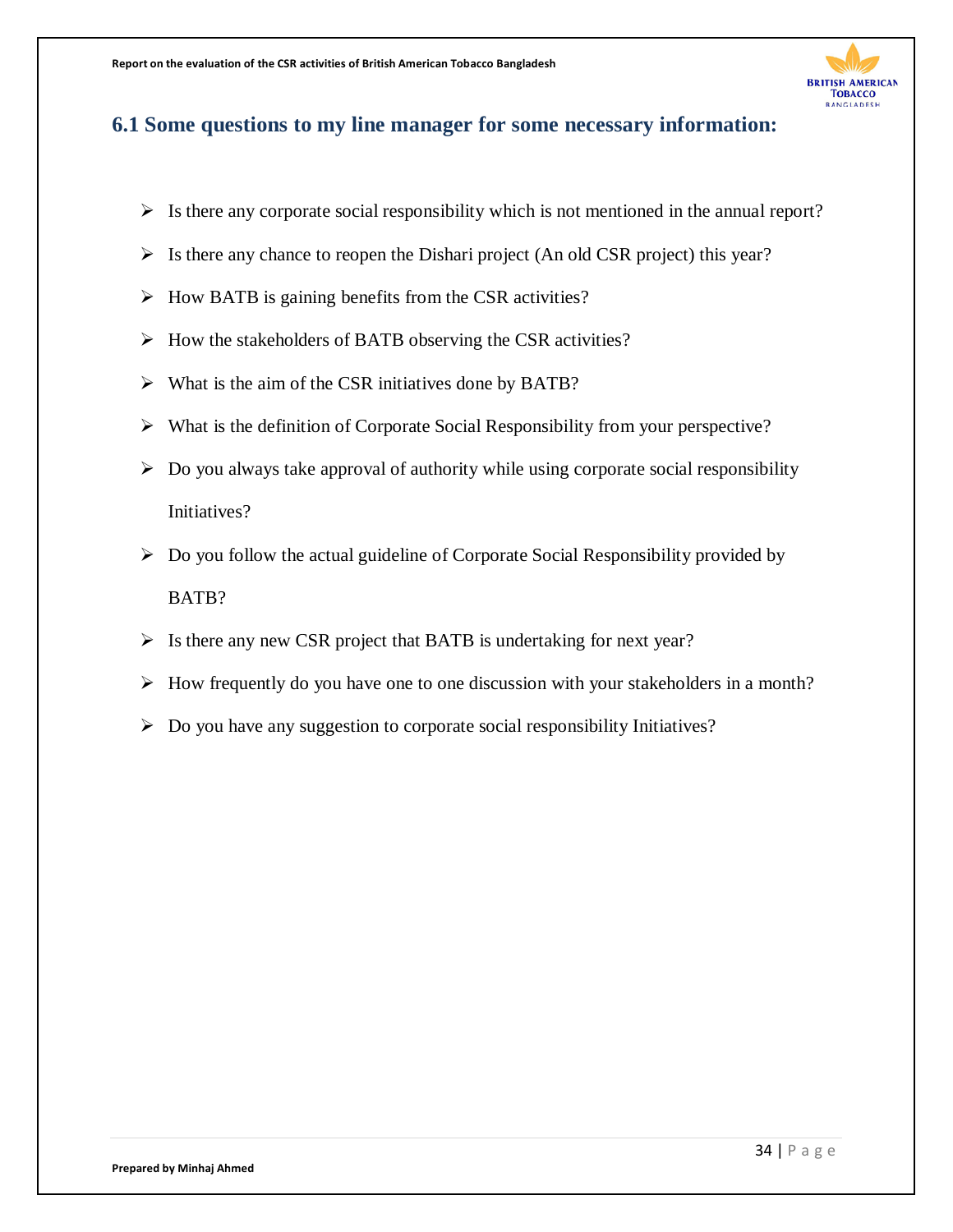

### **6.2. Some related pictures:**

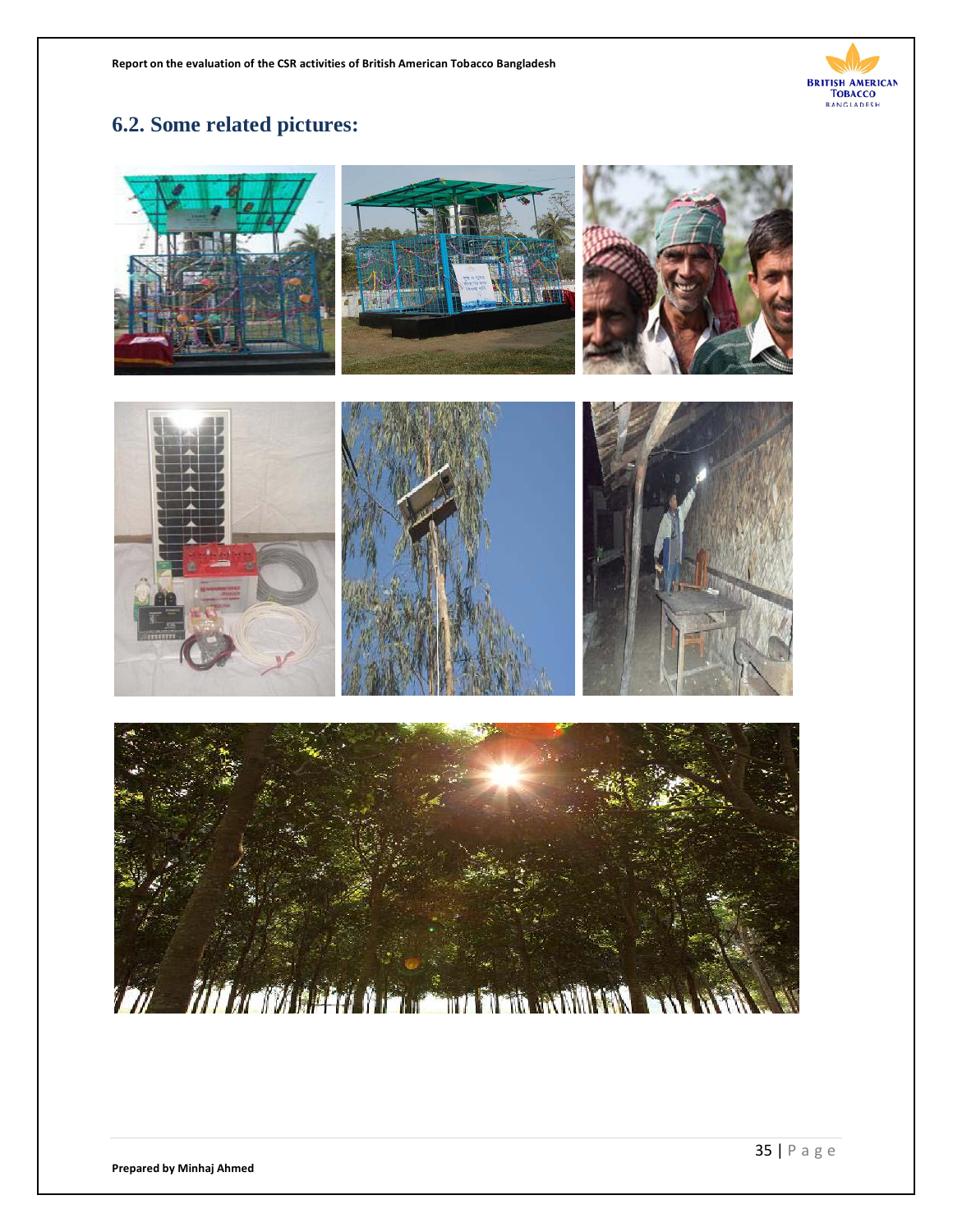

### **6.3 References**

#### **1. Zakir Ibne Hai**

Head of Corporate & Regulatory Affaires British American Tobacco Bangladesh

#### **2. Anowarul Amin**

External Communication and CSR Manager British American Tobacco Bangladesh

#### **3. Ariful Islam Shiploo** CSR Officer

British American Tobacco Bangladesh

#### **4. Sheikh Shabab Ahmed**

Industry Regulations Manager British American Tobacco Bangladesh

### **5. Firoz Salahuddin Rajib** Regulatory Affairs Executive

British American Tobacco Bangladesh